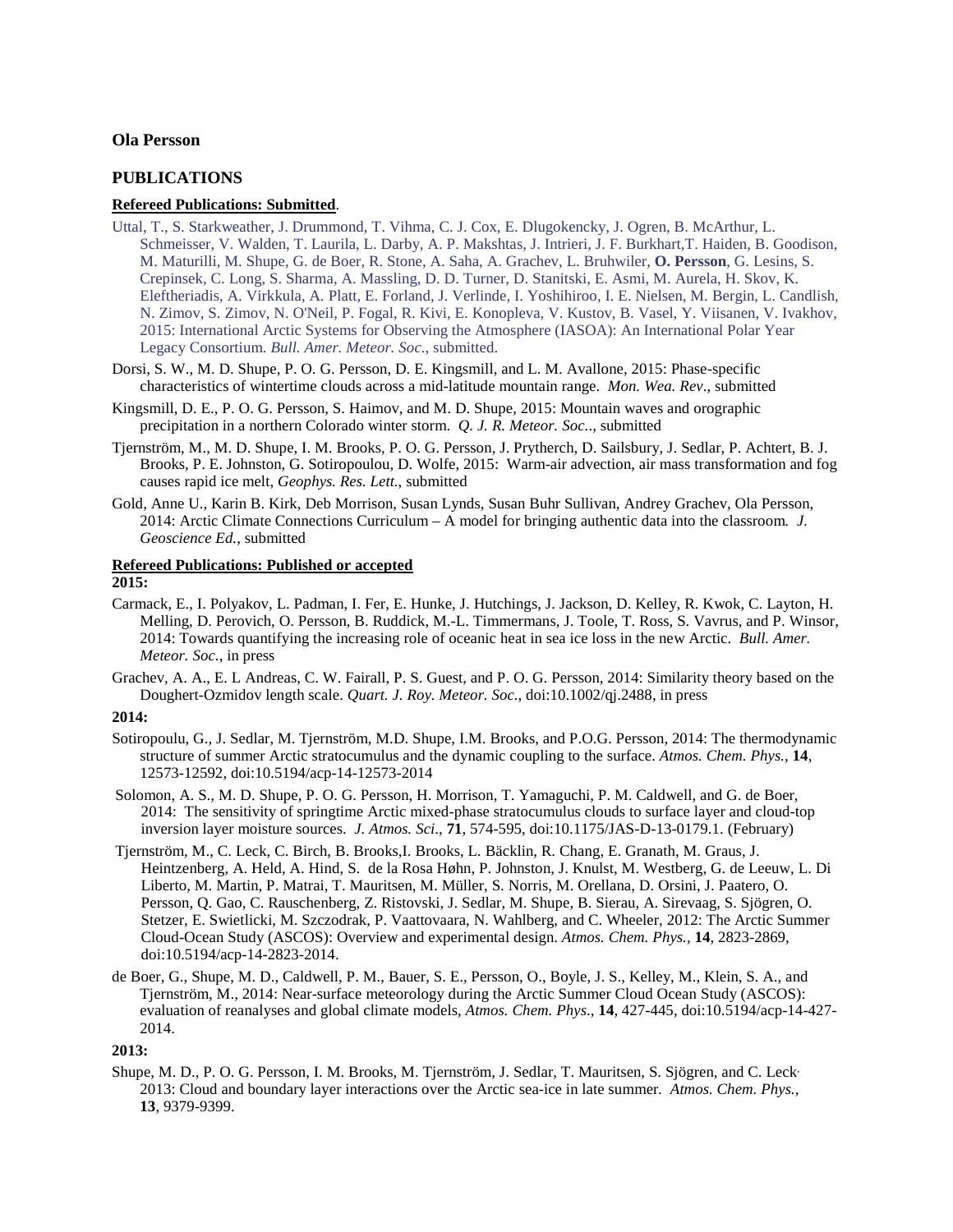Grachev, A. A., E. L Andreas, C. W. Fairall, P. S. Guest, and P. O. G. Persson, 2013: The critical Richardson number and limits of applicability of the local similarity theory in the stable boundary layer. *Bound.-Layer Meteor*., **147** (1), 51-82, DOI 10.1007/s10546-012-9771-0.

## **2012:**

- Persson, P. O. G., 2012: Onset and end of the summer melt season over sea ice: Thermal structure and surface energy perspective from SHEBA. *Clim. Dynamics*, **39**, 1349-1371*,* DOI: 10.1007/s00382-011-1196-9.
- Tjernström, M., C. E. Birch, I. M. Brooks, M. D. Shupe, P. O. G. Persson, J. Sedlar, T. Mauritsen, C. Leck, J. Paatero, M. Szczodrak, and C. R. Wheeler, 2012: Meteorological conditions in the central Arctic summer during the Arctic Summer Cloud Ocean Study (ASCOS). *Atmos. Chem. Phys.,* **12**, 6863-6889, doi:10.5194/acp-12-1-2012.
- Grachev, A. A., E. L Andreas, C. W. Fairall, P. S. Guest, and P. O. G. Persson, 2012: Outlier problem in evaluating similarity functions in the stable atmospheric boundary layer. *Boundary-Layer Meteorol.*, **144**(2), 137-155, doi: 10.1007/s10546-012-9714-9.
- Birch, C. E., I. M. Brooks, M. Tjernstrom, M. D. Shupe, T. Mauritsen, J. Sedlar, A. P. Lock, P. Earnshaw, P.O.G. Persson, S.F. Milton, and C. Leck, 2012: Modelling atmospheric structure, cloud and their response to CCN in the Central Arctic: ASCOS case studies. *Atmos. Chem. Phys.*, **12**, 3419-3435 doi:10.5194/acp-12-3419-2012.
- Rinke, A., Y. Xin, L. Bian, Y. Ma, K. Dethloff, P. O. G. Persson, C. Lüpkes, and C. Xiao, 2012: Evaluation of atmospheric boundary layer-surface process relationships in a regional model along an East Antarctic traverse. *J. Geophys. Res.*, **117**, D09121, doi:10.1029/2011JD016441.

## **2011:**

- Solomon, A., M. Shupe, P. O. G. Persson and H. Morrison, 2011: Moisture and dynamical interactions maintaining decoupled Arctic mixed-phase stratocumulus in the presence of a humidity inversion. *Atmos. Chem. Phys.*, 11, doi:10.5194/acp-11-10127-2011, 10127-10148.
- Mauritsen, T., J. Sedlar, M. Tjernström, C. Leck, M. Martin, M. Shupe, S. Sjogren, B. Sierau, P. O. G. Persson, and I. M. Brooks, 2011: An Arctic CCN-limited cloud-aerosol regime. *Atmos. Chem. Phys.,* **11**, 165-173.
- Sedlar, J., M. Tjernström, T. Mauritsen, M. Shupe, P. O. G. Persson, I. M. Brooks, C. E. Birch, C. Leck, A. Sirevaag, and M. Nicolaus, 2011: A transitioning Arctic surface energy budget: the impacts of solar zenith angle, surface albedo and cloud radiative forcing*. Clim. Dynamics*. 37:1643-1660, DOI 10.1007/s00382-010- 0937-5

## **2010:**

- Han, M., S. Braun, W. S. Olson, P. O. G. Persson, and J.-W. Bao, 2010: Application of TRMM PR and TMI measurements to assess cloud microphysical schemes in the MM5 model for a winter storm. *J. Appl. Meteor. and Climatology,* **49**, 1129-1148.
- Mauritsen, T., J. Sedlar, M. Tjernström, C. Leck, M. Martin, M. Shupe, S. Sjogren, B. Sierau, P. O. G. Persson, I. M. Brooks, and E. Swietlicki, 2010: Aerosols indirectly warm the Arctic. *Atmos. Chem. Phys. Disc.,* **10**, 16,775-16,796.
- Andreas, E. L, T. W. Horst, A. A. Grachev, P. O. G. Persson, C. W. Fairall, P. S. Guest, and R. E. Jordan, 2010: Parameterising turbulent exchange over summer sea ice and the marginal ice zone. *Quart. J. Roy. Meteor. Soc.,*  136B, 927-943.
- Andreas, E. L, P. O. G. Persson, R. E. Jordan, T. W. Horst, P. S. Guest, A. A. Grachev, and C. W. Fairall, 2010: Parameterizing turbulent exchange over sea ice in winter*. J. Hydrometeor*. , **11**, 87-104.

## **2009:**

- Birch, C. E., I. M. Brooks, M. Tjernström, S. F. Milton, P. Earnshaw, S. Söderberg, and P. O. G. Persson, 2009: The performance of a global and mesoscale model over the central Arctic Ocean during late summer. *J. Geophys. Res*., **114**, D13104, doi:10.1029/2008JD010790
- Solomon, A, H Morrison, O Persson, M Shupe, and J-W Bao, 2009: Investigation of microphysical parameterizations of snow and ice in Arctic clouds during M-PACE through model-observation comparisons. *Mon. Wea. Rev*., **137**, 3110-3128
- Han, M., S. A. Braun, P. O. G. Persson, and J.-W. Bao, 2009: Along–front variability of precipitation associated with a midlatitude frontal zone: TRMM observation and MM5 simulation. *Mon. Wea. Rev.,* **137**(3), 1008-1028.

**2008:**

Bao , J.-W., S. A. Michelson, P. O. G. Persson, I. V. Djalalova , and J. M. Wilczak, 2008: Observed and WRF-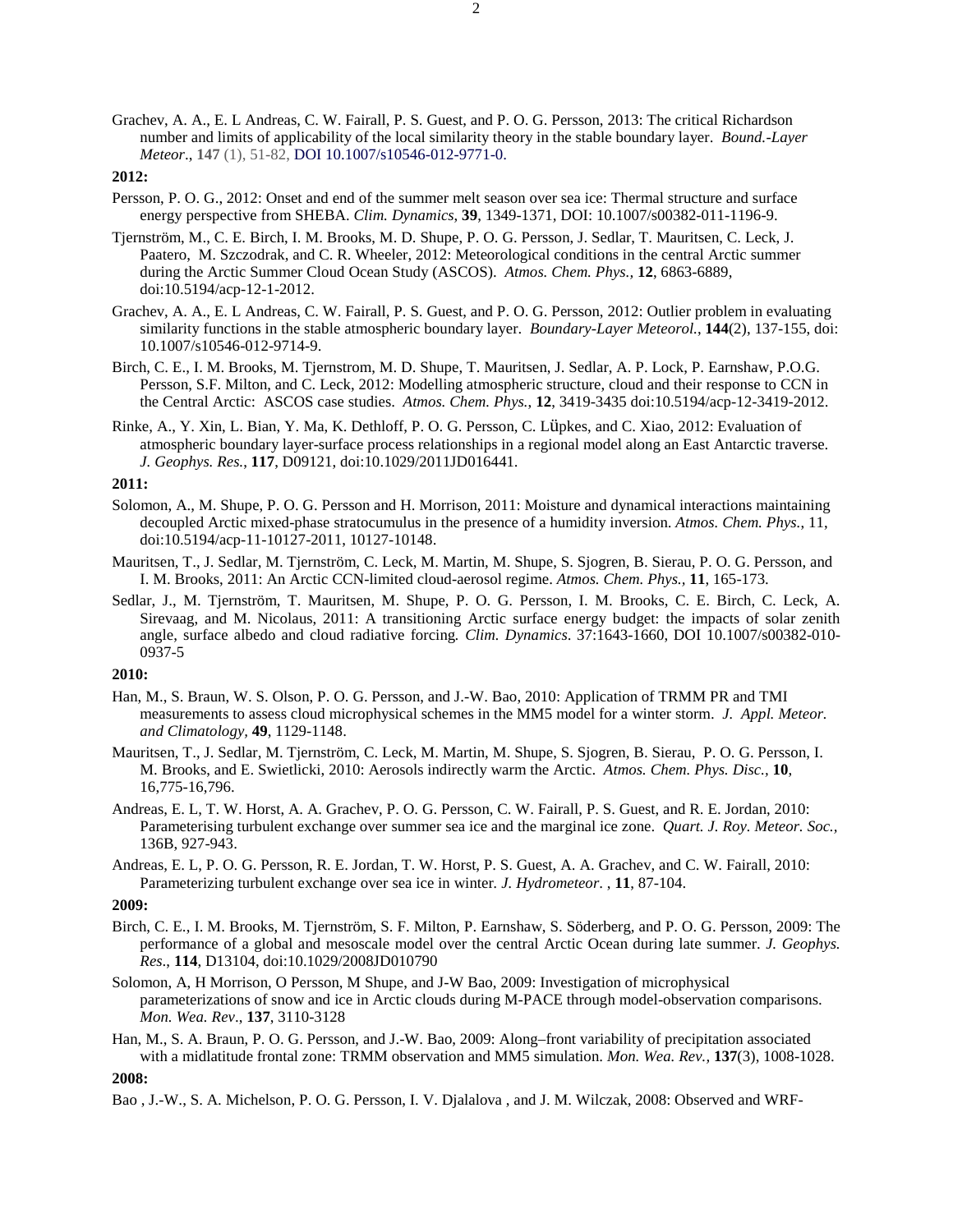simulated low-level winds in a high-ozone episode during the Central California Ozone Study. *J. Appl. Meteor. and Climatol*., **47**, 2372-2394.

- Andreas, Edgar L, P. Ola G. Persson, and Jeffery E. Hare, 2008: A bulk turbulent air-sea flux algorithm for highwind, spray conditions*. J. Phys. Ocean*, **38**, 1581-1596.
- Shupe, M. D., P. Kollias, P. O. G. Persson, and G. M. McFarquhar, 2008: Vertical motions in Arctic mixed-phase stratus. *J. Atmos. Sci*, **65**, 1304-1322.
- Grachev, A. A., E. L Andreas, C. W. Fairall, P. S. Guest, and P. O. G. Persson, 2008: Turbulent measurements in the stable atmospheric boundary layer: 10 years of the SHEBA Experiment. *Acta Geophysica*, **56**(1), 142-166.

# **2007:**

- Grachev, A. A., E. L Andreas, C. W. Fairall, P. S. Guest, and P. O. G. Persson, 2007: On the turbulent Prandtl number in the atmospheric stable boundary layer. *Boundary-Layer Meteor*., **125**(2), 329 - 341.
- Grachev, A. A., E. L Andreas, C. W. Fairall, P. S. Guest, and P. O. G. Persson, 2007: SHEBA flux-profile relationships in the stable atmospheric boundary layer. *Boundary-Layer Meteor*., DOI: 10.1007/s10546-007- 9177-6, **124**(3), 315 - 333.

## **2006:**

Andreas, E. L., K. J. Claffey, R. E. Jordan, C. W. Fairall, P. S. Guest, P. O. G. Persson, and A. A. Grachev, 2006: Evaluations of the von Kármán constant in the atmospheric surface layer. *J. Fluid Mech*, **559**, 117-149.

#### **2005:**

- Grachev, A. A., C. W. Fairall, P. O. G. Persson, E. L Andreas, and P. S. Guest, 2005: Stable boundary-layer scaling regimes: The SHEBA data. *Boundary-Layer Meteor*., **116 (2)**, 201-235, DOI 10.1007/s10546-004-2729-0.
- Persson, P. O. G., P. J. Neiman, B. Walter, and M. Ralph, 2005a: Contributions from California coastal-zone surface fluxes to heavy coastal precipitation: A CALJET case study during the strong El Niño of 1998. *Mon. Wea. Rev*., **133**, 1175-1198.
- Persson, P. Ola G, J. E. Hare, C. W. Fairall, and William Otto, 2005b: Air-sea interaction processes in warm and cold sectors of extratropical cyclonic storms observed during FASTEX. *Quart. J. Roy. Meteor. Soc*., **131**, 877- 912, doi:10.1256/qj.03.181.

#### **2004:**

- Tjernström, Michael, Caroline Leck, P. Ola G. Persson, Michael L. Jensen, Steven P. Oncley, and Admir Targino, 2004: The summertime Arctic atmosphere: Meteorological measurements during the Arctic Ocean Experiment 2001 (AOE-2001). *Bull. Amer. Meteor. Soc.*, **85**, 1305-1321.
- Neiman, P. J., P. O. G. Persson , F. M. Ralph, D. P. Jorgensen, A. B. White, and D. E. Kingsmill, 2004: Modifications of fronts and precipitation by coastal blocking during an intense land-falling winter storm in Southern California: Observations during CALJET. *Mon. Wea. Rev.*, **132**, 242-273.

#### **2003:**

- Jorgensen, David P., Zhaoxia Pu, P. Ola G. Persson, and Wei-Kuo Tao, 2003: Variations associated with cores and gaps of a Pacific narrow cold frontal rainband. *Mon. Wea. Rev*., **131**, 2705-2729.
- Ralph, F. M., P. J. Neiman, D. E. Kingsmill, P. O. G. Persson, A. B. White, E. T. Strem, E. D. Andrews, and R. C. Antweile, 2003. The impact of a prominent rain shadow on flooding in California's Santa Cruz Mountains: A CALJET case study and sensitivity to the ENSO cycle. *J. Hydrometeor*., **4**, 1243-1264.
- Andreas, E. L., C. W. Fairall, P. Ola G. Persson, P. S. Guest, 2003: Probability distributions for the inner scale and the refractive index structure parameter and their implications for flux averaging. *J. Appl. Meteor.,* **42**, 1316- 1329.
- White, A. B., P. J. Neiman, F. M. Ralph, D. E. Kingsmill, and P. O. G. Persson, 2003. Coastal orographic rainfall processes observed by radar during the California Land-falling Jets Experiment. *J. Hydrometeor.,* **4**, 264-282.

- Persson, P. Ola G., C. W. Fairall, E. L. Andreas, P. S. Guest, and D. K. Perovich, 2002: Measurements near the Atmospheric Surface Flux Group tower at SHEBA: Near-surface conditions and surface energy budget. *J. Geophys. Res.* **107**(C10), 8045, doi:10.1029/2000JC000705.
- Intrieri, J., C. W. Fairall, M. D. Shupe, P. O. G. Persson, E. L. Andreas, P. S. Guest, and R. E. Moritz, 2002: An annual cycle of Arctic surface cloud forcing at SHEBA. *J. Geophys. Res,* **107** (C10), 8039, doi:10.1029/2000JC000439.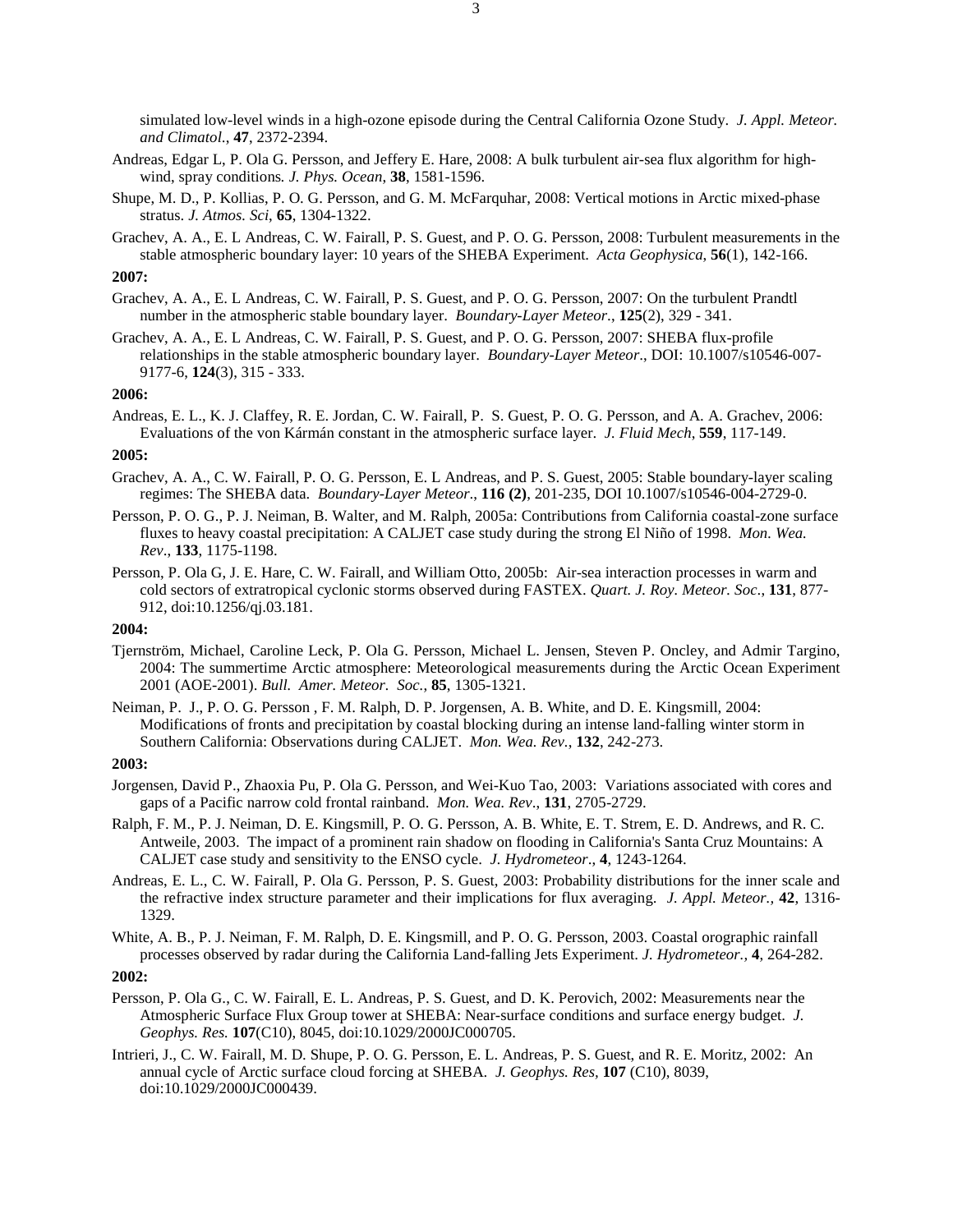- Andreas, E.L., P.S. Guest, P.O.G. Persson, C.W. Fairall, T.W. Horst, R.E. Moritz, and S. R. Semmer, 2002: Nearsurface water vapor over polar sea ice is always near ice-saturation, *J. Geophys. Res.*, **107** (C8), doi:10.1029/2000JC000411.
- Uttal, T., J. A. Curry, M. G. McPhee, D. K. Perovich, R. E. Moritz, J. A. Maslanik, Peter S. Guest, H. L. Stern, J. A. Moore, R. Turenne, A. Heiberg, M. C. Serreze, D. P. Wylie, O. G. Persson, C. A. Paulson, C. Halle, J. H. Morison, P. A. Wheeler, A. Makshtas, H. Welch, M. D. Shupe, J. M. Intrieri, K Stamnes, R. W. Lindsey, R. Pinkel, W. S. Pegau, T. P. Stanton, and T. C. Grenfeld, 2002: The surface heat budget of the Arctic, *Bull. Amer. Meteor. Soc.*, **83**, 255-275.
- Neiman, P.J., F.M. Ralph, A.B. White, D.A. Kingsmill, and P.O.G.Persson, 2002: The statistical relationship between upslope flow and rainfall in California's coastal mountains: Observations during CALJET. *Mon. Wea. Rev.*, **130**, 1468-1492.

Wang, S., Q. Wang, R. E. Jordan, and P. O. G. Persson, 2001: Interactions among longwave radiation of clouds, turbulence and snow surface temperature in the Arctic: A model sensitivity study. *J. Geophys. Res* **106 (D14)**, 15,323-15,333.

## **2000:**

- Overland, J. E, S. McNutt, J. Groves, S. Salo, E. L. Andreas, and P. O. G. Persson, 2000: Regional sensible and radiative heat flux estimates for the winter Arctic during SHEBA. *J. Geophys. Res*., **105 (C6)**, 14,093-14,102.
- Ralph, F.M., P.J. Neiman, P.O.G. Persson, J.M. Bane, M.L. Cancillo, J.M. Wilczak, and W. Nuss, 2000: Kelvin waves and internal bores on the marine boundary layer inversion and their relationship to coastally trapped wind reversals. *Mon. Wea. Rev*., **128**, 283-300.

## **1999:**

- Joly, A., K. A. Browning, P. Bessemoulin, J.-P. Cammas, G. Caniaux, J.-P. Chalon, S. A. Clough, R. Dirks, K. A. Emanuel, L. Eymard, R. Gall, T. Hewson, P. H. Hildebrand, D. Jorgensen, F. Lalaurette, R. H. Langland, Y. Lemaître, P. Mascart, J. A. Moore, P. O. G. Persson, F. Roux, M. A. Shapiro, C. Snyder, Z. Toth, and R. Wakimoto, 1999: Overview of the field phase of the Fronts and Atlantic Storm-Track Experiment (FASTEX) project. *Quart. J. Roy. Meteor. Soc*., **125**, 3131-3163.
- Perovich, D.,E. Andreas, J. Curry, H. Eiken, C. Fairall, T. Grenfell, P. Guest, J. Intrieri, D. Kadko, R. Lindsay, M. McPhee, J. Morison, R. Moritz, C. Paulson, S. Pegau, O. Persson, R. Pinkel, J. Richter-Menge, T. Stanton, H. Stern, M. Sturm, W. Tucker, and T. Uttal, 1999: SHEBA: The surface heat budget of the Arctic Ocean. *EOS, Transactions, American Geophysical Union*, **80**, 481-486.
- Pinto, J. O., J. A. Curry, A. H. Lynch, and P. O. G. Persson, 1999: Modeling clouds and radiation for the November 1997 period of SHEBA using a column climate model, *J. Geophys. Res.,* **104**, 6661-6678.

## **1998:**

- Fairall, C.W., P.O.G. Persson, E.F. Bradley, R.E. Payne, and S.A. Anderson, 1998: A new look at calibration and use of Eppley precision infrared radiometers Part I: Theory and application. *J. Atmos. Ocean. Tech*., **15**, 1230- 1243.
- Ralph, F.M., L. Armi, J.M. Bane, C. Dorman, W.D. Neff, P.J. Neiman, W. Nuss, and P.O.G. Persson, 1998: Observations and analysis of the 10-11 June 1994 coastally trapped disturbance. *Mon . Wea. Rev.*, **126**, 2435- 2465.

## **1997:**

- Joly, A., D. Jorgensen, M. A. Shapiro, A. Thorpe, P. Bessemoulin, K. A. Browning, J.-P. Cammas, J.-P. Chalon, S. A. Clough, K. A. Emanuel, L. Eymard, R. Gall, P. H. Hildebrand, R. H. Langland, Y. Lemaître, P. Lynch, J. A. Moore, P. O. G. Persson, C. Snyder, and R. Wakimoto, 1997: The Fronts and Atlantic Storm-Track Experiment (FASTEX): Scientific objectives and experimental design. *Bull. Amer. Meteor. Soc.*, **78**, 1917-1940.
- Persson, P. Ola G., Ruffieux, D. R., and C. W. Fairall 1997: Recalculations of ice pack and lead surface energy budgets during the Arctic Leads Experiment (LEADEX) 1992. *J. Geophys. Res.*, **102**, 25,085-25,089.
- Lindsay, R.W., J. A. Francis, P. O. G. Persson, D.A. Rothrock, and A. J. Schweiger, 1997: Surface turbulent fluxes over pack ice inferred from TOVS observations. *Annals of Glaciology,* **25**, 393-399.

**1995:**

Persson, P. Ola G., and Thomas T. Warner, 1995: The nonlinear evolution of idealized, unforced, conditional symmetric instability: A numerical study. *J. Atmos. Sci.*, **52**, 3449-3474.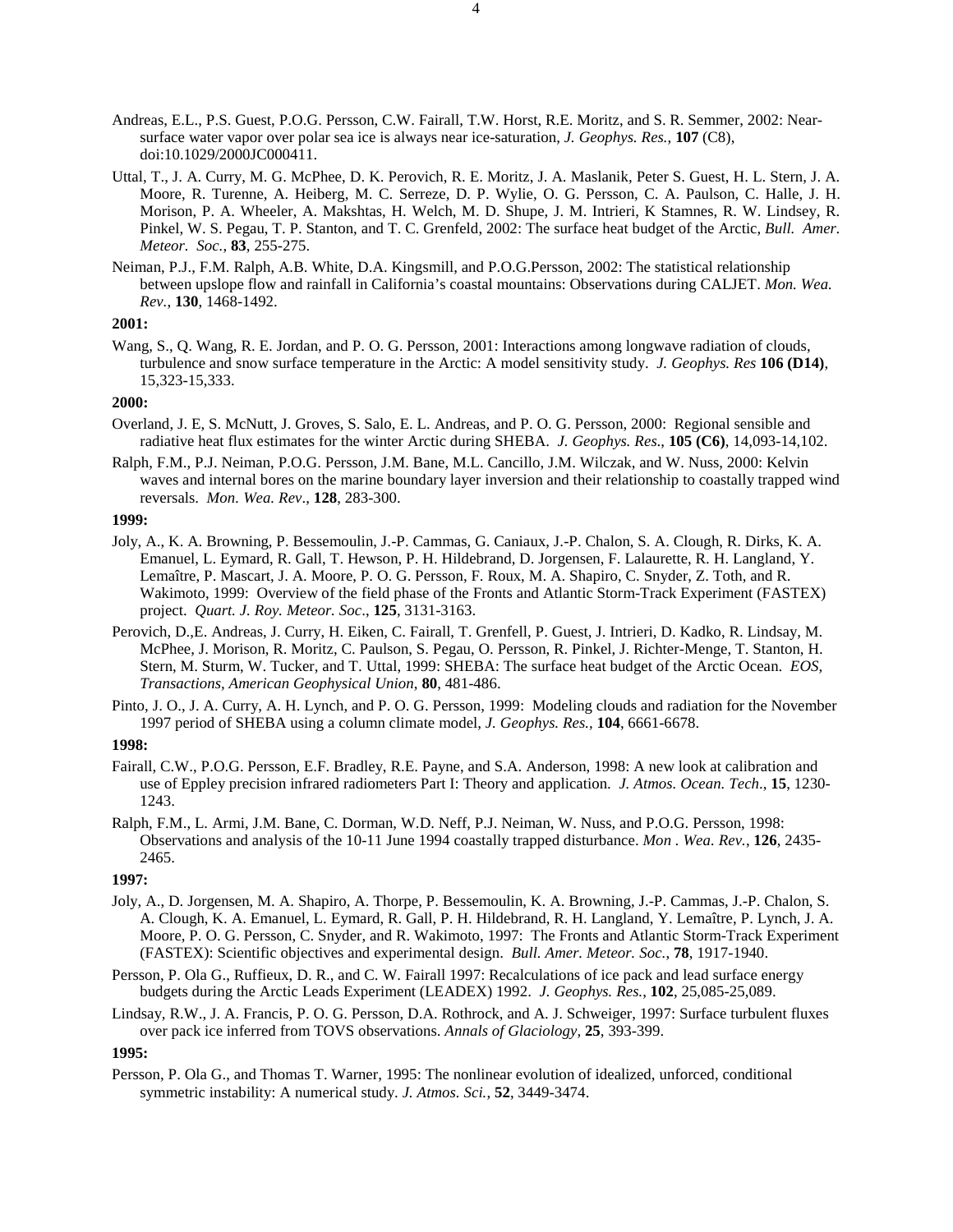- Persson, P. Ola G., 1995: Simulations of the potential vorticity structure and budget of FRONTS '87 IOP8. *Quart. J. Roy. Meteor. Soc.*, **121**, 1041-1081.
- Ruffieux, D. R., P. Ola G. Persson, C. W. Fairall, and Dan E. Wolfe, 1995: Ice pack and lead surface energy budgets during LEADEX 92. *J. Geophys. Res.*, **100**, C3, 4593-4612.

Persson, P. Ola G., and T. T. Warner, 1993: Nonlinear hydrostatic conditional symmetric instability: Implications for numerical weather prediction. *Mon. Wea. Rev.,* **121**, 1821-1833.

## **1991:**

Persson, P. Ola G., and Thomas T. Warner, 1991: Model generation of spurious gravity waves due to the inconsistency of the vertical and horizontal resolution, *Mon. Wea. Rev.*, **119**, 917-935.

# **1982:**

Hobbs, P. V. and P. Ola G. Persson, 1982: The mesoscale and microscale structure and organization of clouds and precipitation in midlatitude cyclones. Part V: The substructure of narrow cold-frontal rainbands. *J. Atmos. Sci.*, **39**, 280-295.

## **Reports and Non-refereed Publications, Book chapters**

- Persson, O., B. Brooks, J. Prytherch, D. Wolfe, and G. Sotiropoulou, 2014: Boundary Layer Meteorology Work Package, chapter in *SWERUS-C3 Leg 2 Cruise Report*, Jakobsson et al, 16 pp.[Available from martin.jakobsson@geo.su.se].
- Shupe, M., O. Persson, K. Dethloff, M. Tjernström, D. Barber, S. Gerland, J. Inoue, C. Lee, B. Loose, A. P. Makshtas , W. Maslowski, M. Nicolaus, D. Notz, I. Peeken, D. Perovich, J. Schmale, T. Vihma, J.-P. Zhao, 2013: Multidisciplinary Drifting Observatory for the Study of Arctic Climate (MOSAiC): Science Plan and Experimental Design., IASC Report.
- Thomson, J., V. Squire, S. Ackley, E. Rogers, A. Babanin, P. Guest, T. Maksym, P. Wadhams, S. Stammerjohn, C. Fairall, O. Persson, M. Doble, H. Graber, H. Shen, J. Gemmrich, S. Lehner, B. Holt, and T. Williams, 2013: "Sea State and Boundary Layer Physics of the Emerging Arctic Ocean: Science Plan", Technical Report, APL-UW TR1306, Applied Physics Laboratory, University of Washington, Seattle, September 2013, 59 pp. available at http://www.apl.washington.edu/project/project.php?id=arctic\_sea\_state
- Persson, O., M. Shupe, K. Dethloff, and M. Tjernström, 2013: Understanding Coupled Climate and Weather Processes over the Arctic Ocean: The Need and Plans for Multi-Disciplinary Coordinated Observations on a Drifting Observatory. *White paper submission to the 2013 Arctic Observing Summit in Vancouver, Canada, April 30-May 2, 26 pp.* [Available at http://www.arcticobservingsummit.org/users/white\_papers.php].
- Polyakov, I., and 35 coauthors including O. Persson, 2013: Surface heat and freshwater budgets in the eastern Eurasian Basin: Ship-supported ice-camp measurements of atmospheric and oceanic forcing contributing to Arctic sea ice loss. *White paper submission to the 2013 Arctic Observing Summit in Vancouver, Canada, April 30-May 2, 26 pp.* [Available at http://www.arcticobservingsummit.org/users/white\_papers.php].
- Persson, O., M. Shupe, K. Dethloff, and M. Tjernström, 2012: Summary of the Science Planning Workshop for the Multidisciplinary drifting Observatory for the Study of Arctic Climate (MOSAiC). June 27-29, 2012, Boulder, Colorado. IASC *Workshop Report, 26 pp.* [Available at http:// http://www.mosaicobservatory.org/index.html].
- Persson, P. O. G., 2010: Summary of Meteorological Conditions During the Arctic Mechanisms for the Interaction of the Surface and Atmosphere (AMISA) Intensive Observation Periods. NOAA Technical Memorandum OAR PSD-314. 57 pp. [Available from National Informational Technical Service, 5285 Port Royal Rd, Springfield VA22061 or [ftp://ftp.etl.noaa.gov/users/opersson/ASCOS\\_AMISA/Pubs/](ftp://ftp.etl.noaa.gov/users/opersson/ASCOS_AMISA/Pubs/) or http://www.ascos.se/index.php?q=node/348.
- Bao, Jian-Wen, Sara A. Michelson, Ola Persson, Laura Bianco, Irina Djalalova, David E. White, and James M. Wilczak, 2006: NOAA Contributions to the Central California Ozone Study and Ongoing Meteorological Monitoring. Draft Final Report. Prepared for: San Joaquin Valleywide Air Pollution Study Agency, California Air Resources Board. 310 pp.
- Kukla, G., R. Barry, G. Belchansky, D. Cavalieri, R. Colony, J. Comiso, K. Dethloff, D. Douglas, J. Francis, J. Gavin, K. Hunkins, J. Ukita, J. Key, G. Krahmann, D. Martinson, J. Miller, C. Parkinson, O. Persson, R. Przybylak, I. Rigor, D. Robinson, M. Serreze, N. Untersteiner, S. Vavrus, and G. Vettoretti, 2004: Meeting Report, Central Arctic: Battleground of Natural and Man-Made Climate Forcing, *EOS*, **85**, No. 20, pg. 200.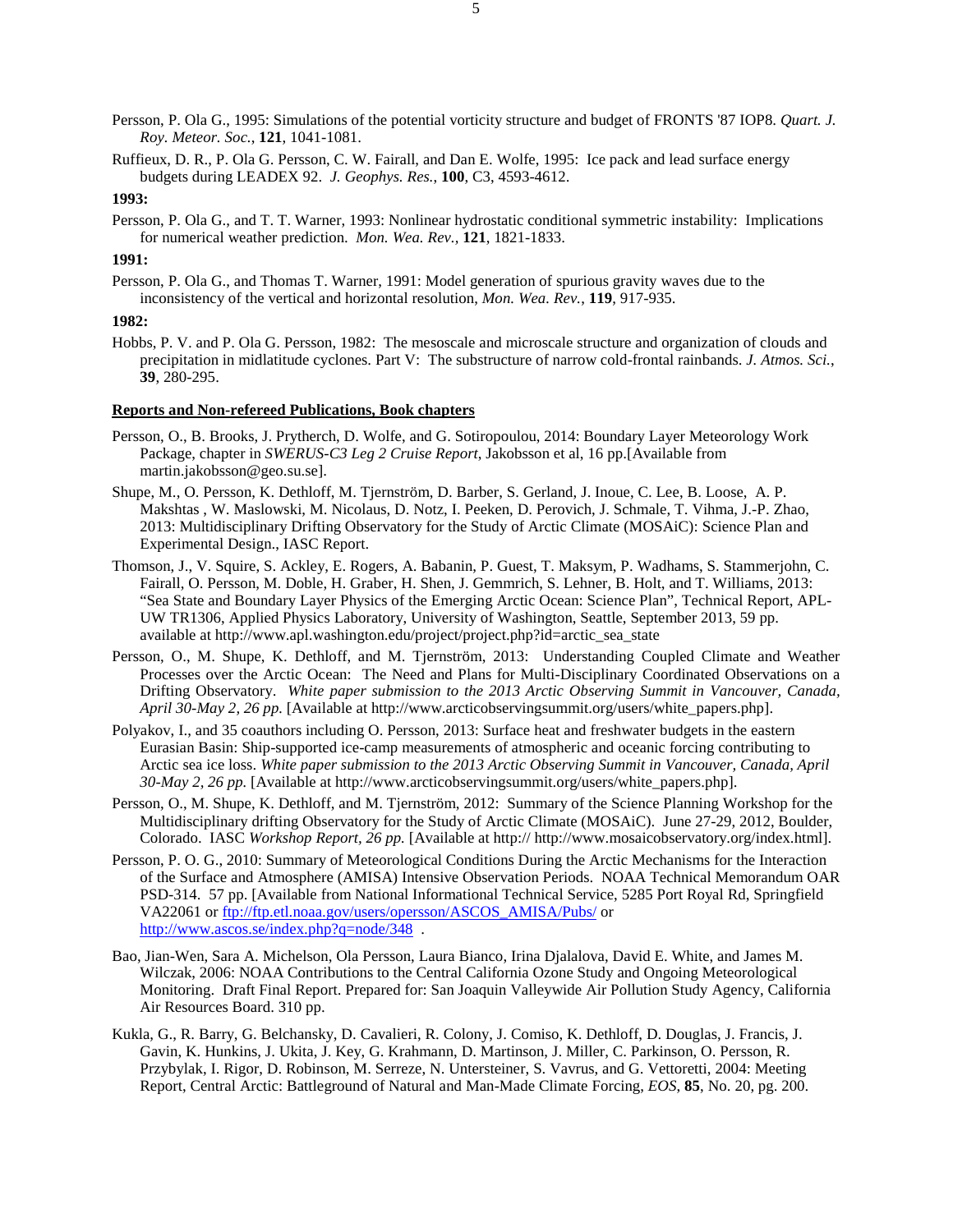- Jahnke, R., J. Bane, A. Barnard, J. Barth, F. Chavez, H. Dam, E. Dever, P. DiGiacomo, J. Edson, R. Geyer, S. Glenn, K. Johnson, M. Moline, J. O'Donnell, J. Oltman-Shay, O. Persson, O. Schofield, H. Sosik, and E. Terrill, 2003: *Coastal Observatory Research Arrays: A Framework for Implementation Planning*. Report on the CoOP CORA Workshop, 12-13 November 2003, Chicago, Illinois, Coastal Ocean Processes (CoOP) Report Number 9, December 2003, 66 pp. [Available at http://www.skio.peachnet.edu/coop].
- Bao, J.-W., S.A. Michelson, J.M. Wilczak, P. O. G. Persson, and R. J. Zamora, 2000: A Case Study of the Impact of Off-shore P-3 Observations on the Prediction of Coastal Wind and Precipitation. NOAA Technical Memorandum OAR ETL-298 {Available at National Technical Information Service, 5285 Port Royal Road, Springfield , VA 22061].
- Persson, Ola P. G., and B. Walter, 2000: Airborne Measurement of Air-Sea Fluxes in the Eastern Pacific Ocean During an El Niño Winter, Final Report. January 1, 1998 – December 31, 1999. NOAA Grant # NA77RJ0453 through UCSD.
- Persson, P. Ola G., 1993: The development of a potential vorticity budget module. *Note de Centre, Groupe de Meteorologie a Moyenne Echelle*, No. 25. [Available from Centre National de Recherches Météorologiques, 42, Ave. Gustave Coriolis, 31057 Toulouse, France.]
- Persson, P. Ola G., 1991: Nonlinear Hydrostatic Conditional Symmetric Instability Some Theoretical and Modeling Considerations. Ph. D. dissertation, The Pennsylvania State University, 287 pp. [ Available from the Dept. of Meteorology, The Pennsylvania State University, University Park, PA 16802, USA]
- Persson, P. Ola G. and Tage Andersson, 1987: Automatic wind field interpretation of Doppler radar radial wind components. *Promis-Rapporter, (Promis Reports)*, No. 6, Swedish Meteorological and Hydrological Institute, Norrköping, Sweden, 72 pp.
- Persson, O. and P. Lundgren, 1986: Reduction of melting level effects on radar rain rate estimates. *Promis-Rapporter (Promis Reports)*, No. 5, Swedish Meteorological and Hydrological Institute, Norrköping, Sweden, 28 pp.
- Persson, P. Ola G., 1984: Begreppsmässiga modeller av frontstrukturer, *Polarfront*, **42**, 19-25.
- Andersson, T., O. Persson and B. Lindström, 1985: *Radarmeteorologi*. Swedish Meteorological and Hydrological Institute, No. 24, 41 pp.
- Persson, P. O. G., 1984: Wind Energy Assessment Studies in the Juniper Point-Goodnoe Hills Area Progress Report, October 1982-September 1983. BPA Report No. 83-13, Oregon State University, Corvallis, OR, 106 pp.
- Wade, John E., P. Ola G. Persson and Robert W. Baker, 1983: Final Report, Wind Energy Assessment Studies in the Goodnoe Hills and Cape Blanco Areas Progress Report, October 1981 - September 1982. BPA Report 82-9, Oregon State University, Corvallis, OR,136 pp.
- Baker, R. W., J. E. Wade and P. O. G. Persson, 1982: Regional Wind Energy Assessment Program Progress Report, October 1981 - September 1982. BPA Report 82-8, Oregon State University, Corvallis, OR, 111 pp.
- Baker, R. W., J. E. Wade, P. O. G. Persson and R. W. Katz, 1981a: Wind Energy Assessment Studies in the Goodnoe Hills and Cape Blanco Areas Progress Report, October 1980 - September 1981. BPA Report 81-7, Oregon State University, Corvallis, OR.
- Baker, R. W., J. E. Wade, P. O. G. Persson and B. Armstrong, 1981b: Regional Wind Energy Assessment Program Progress Report, October 1980 - September 1981. BPA Report 81-6, Oregon State University, Corvallis, OR.

# **Conference and Workshop Publications (Extended Abstracts, Posters)**

- Persson, O., B. Books, **M. Tjernström**, J. Sedlar, I. Brooks, M. Shupe, G. Björk, J. Prytherch, D. Salisbury, P. Achtert, G. Sotiropoulou, P. Johnston, and D. Wolfe, 2015: Atmosphere-ice-ocean interactions during early autumn freeze-up: Boundary-layer and surface observations from the ACSE field program. Poster EGU2015- 7701 (B212), Session AS2.3 Boundary Layers in High Latitudes: Exploring Physics and Chemistry across Scales. *European Geophysical Union General Assembly*, Vienna, Austria, April 13-17.
- **Tjernström, M**., P. Achtert, B. Brooks, I. Brooks, P. Johnston, O. Persson, J. Prytherch, D. Salisbury, J. Sedlar, Ma. Shupe, G. Sotiropoulou, and D. Wolfe, 2015: Atmospheric observations during the Arctic Clouds in Summer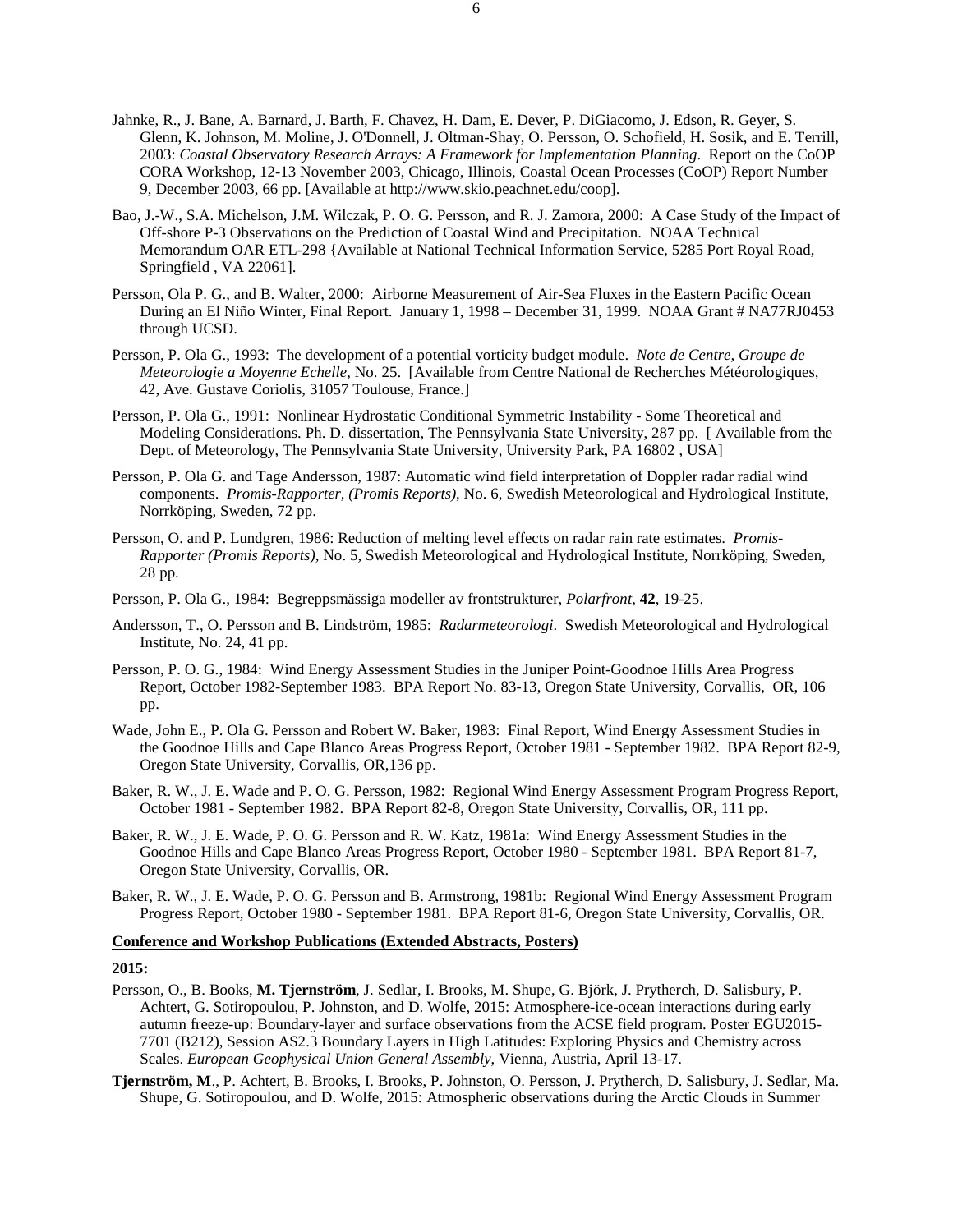Experiment (ACSE). Poster EGU2015-11338 (B213), Session AS2.3 Boundary Layers in High Latitudes: Exploring Physics and Chemistry across Scales. *European Geophysical Union General Assembly*, Vienna, Austria, April 13-17.

- Persson, O., **A. Grachev**, E. Konopleva, C. Cox, R. Stone, S. Crepinsek, M. Shupe, and T. Uttal, 2015: Processes impacting atmosphere-surface exchanges at Arctic terrestrial sites. Poster EGU2015-7546 (B208), Session AS2.3 Boundary Layers in High Latitudes: Exploring Physics and Chemistry across Scales. *European Geophysical Union General Assembly*, Vienna, Austria, April 13-17.
- **Grachev, A**., T. Uttal, E. Konopleva-Akish, O. Persson, C. Fairall, S. Crepinsek, R. Albee, A. Makshtas, and I. Repina, 2015: Similarity in turbulent mixing and dissipation for scalars measured in Arctic at the Tiksi observatory. Poster EGU2015-7604 (B207), Session AS2.3 Boundary Layers in High Latitudes: Exploring Physics and Chemistry across Scales. *European Geophysical Union General Assembly*, Vienna, Austria, April 13-17.
- **Brooks, B. J.,** P. Achtert, I. M. Brooks, J. Prytherch, D. J Salisbury, J. Sedlar, M. Tjernström, G. Sotiropoulou, P. O. G. Persson, M. D. Shupe, P. Johnston, and D. Wolfe, 2015. Interactions between Arctic clouds, boundarylayer structure, and surface conditions over the Arctic Ocean. Poster presentation 105, High-Latitude Dynamics Workshop, 23-27 March, Rosendal, Norway.
- **Salisbury, D. J**., J. Prytherch, M. C. Tsamados, I. M. Brooks, B. J. Brooks, P. Achtert, J. Sedlar, M. Tjernström, G. Sotiropoulou, P. O. G. Persson, M. D. Shupe, P. Johnston, and D. Wolfe, 2015. Evaluating surface flux parameterizations over Arctic sea ice Poster presentation 86, High-Latitude Dynamics Workshop, 23-27 March, Rosendal, Norway.
- **Achtert, P**., D. J. Salisbury, J. Prytherch, J. Sedlar, G. Sotiropoulou, M. Tjernström, B. J. Brooks, I. M. Brooks, M. D. Shupe, P. O. G. Persson, P. Johnston, and D. Wolfe. Observations of the Arctic boundary layer during ACSE 2014 Poster presentation 107, High-Latitude Dynamics Workshop, 23-27 March, Rosendal, Norway.
- **Prytherch, J**., D. J. Salisbury, P. Achtert, J. Sedlar, G. Sotiropoulou, M. Tjernström, B. J. Brooks, I. M. Brooks, M. D. Shupe, P. O. G. Persson, P. Johnston, and D. Wolfe. Wave state and surface turbulent exchange over low fractional ice cover Poster presentation 106, High-Latitude Dynamics Workshop, 23-27 March, Rosendal, Norway.

## **2014:**

- Kirk, Karin B., Anne U. Gold, Deb Morrison, Susan Lynds, Susan Buhr Sullivan, Andrey Grachev, and Ola Persson, 2014: Arctic Climate Curriculum: Engaging high school students with authentic data in a flexible, relevant, and easy-to-use format. *Extended abstracts, Geological Society of America Fall Meeting*, Vancouver, BC, Oct 19- 22.
- Persson, O., and A. Solomon , 2014: Relative roles of wind forcing and ice dynamics for predicting short-term seaice movement as estimated from in-situ observations. Geophysical Research Abstracts, Vol. 16, EGU2014- 16102, EGU General Assembly 2014, Vienna, April 27-May 2.
- Solomon, A., M. Shupe, and O. Persson, 2014: The differing impacts of local and remote moisture sources on cloud formation and the surface energy budget at Summit, Greenland. Geophysical Research Abstracts, Vol. 16, EGU2014-8033, EGU General Assembly 2014, Vienna, April 27-May 2.
- Grachev, A., T. Uttal, O. Persson, R. Stone, S.Crepinsek, R. Albee, A. Makshtas, V. Kustov, I. Repina, and A. Artamonov, 2014: Comparison of surface fluxes and boundary-layer measurements at Arctic terrestrial sites. Geophysical Research Abstracts, Vol. 16, EGU2014-9259, 2014, Vienna, April 27-May 2.
- Persson, O., A. Solomon , and M. Shupe, 2014: Surface energy budget and boundary layer impacts from improving cloud microphysics in Arctic Sc clouds. Poster, DOE Atmospheric System Research PI Meeting, Potomac, MD, Mar 10-14.

- Persson, O., M.Shupe, K. Dethloff, and M. Tjernström, 2013a: Understanding coupled climate and weather processes over the Arctic Ocean: The need and plans for multi-disciplinary coordinated observations on a drifting observatory. *White paper, 2013 Arctic Observing Summit*, Vancouver, Canada, April 30-May 2, 18 pp [Available at http://www.arcticobservingsummit.org/users/white\_papers.php].
- Persson, P. O. G., A. Solomon, M. Shupe, G. deBoer, and C. Wheeler, 2013b: Interactions between clouds, atmospheric boundary layer, and snow-covered sea ice during the SHEBA winter. Poster, *12th Conf. on Polar Meteor. and Ocean*, Seattle, WA, USA, April 29.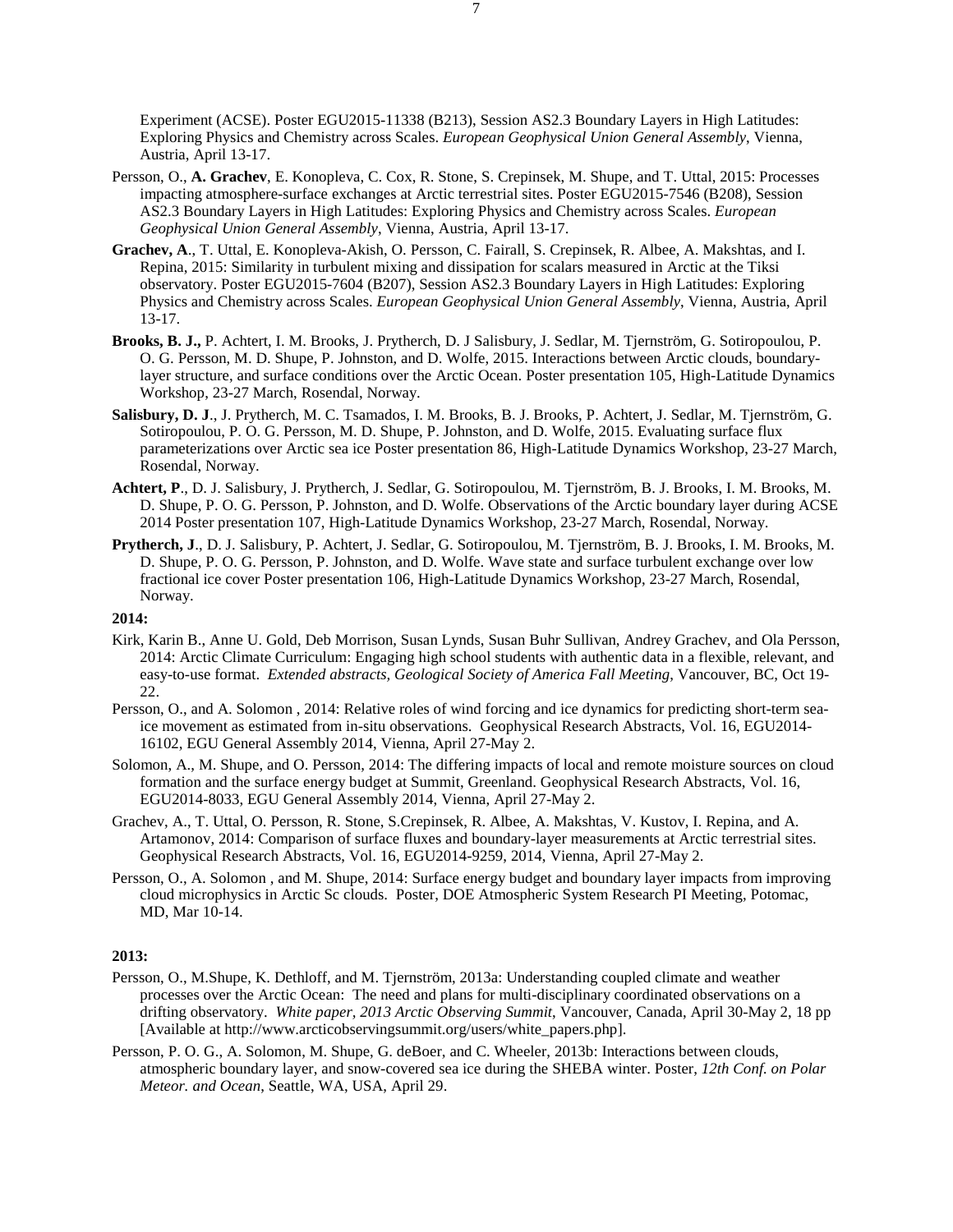- **Solomon, A.,** M. D. Shupe, and P. O. G. Persson, 2013: The sensitivity of Arctic stratocumulus to moisture sources in the subcloud and cloud top inversion layers. Poster, *12th Conf. on Polar Meteor. and Ocean*., Seattle, WA Apr 29-May 1.
- Anderson, Phil, Edgar Andreas, Ian Brooks, Ola Persson, Ian Renfrew, and Rune Storvold, 2013: The need to develop semi-disposables flux stations for polar sea-ice studies. *Statement, 2013 Arctic Observing Summit*, Vancouver, Canada, April 30-May 2.

- Persson O. P., G. de Boer, A. Solomon, M. Shupe; and C. R. Wheeler, 2012a: Synoptic/Mesoscale Modulation of Surface Radiation over Arctic Sea Ice. Abstract A11K-0198, poster presented at 2012 American Geophysical Union Fall Meeting, San Francisco, Calif., USA, 3-7 Dec.
- de Boer, G., H. Morrison, A. Solomon, and O. P. Persson, 2012: Relationships between large-scale meteorological conditions and surface radiative state in the Arctic. Abstract A23C-0242, poster presented at 2012 Fall Meeting, San Francisco, Calif., USA, 3-7 Dec.
- Gasiewski, A. J., M. L. Zucker, and O. P. Persson, 2012: Arctic Mechanisms of Interaction between the Surface and Atmosphere (AMISA) IPY Airborne Data Set. Abstract A11K-0197, poster presented at 2012 Fall Meeting, San Francisco, Calif., USA, 3-7 Dec.
- Persson, P. O. G., R. S. Stone, **A. Grachev**, and L. Matrosova, 2012b: Processes affecting the annual surface energy budget at high-latitude terrestrial sites. Poster, Session AS2.3 Boundary Layers in High Latitudes: Physical and chemical processes including atmosphere-ice chemical interaction. *European Geophysical Union General Assembly*, Vienna, Austria, April 22-27.
- Grachev, A. A., T. Uttal, **P. O. G. Persson**, I. A. Repina, A. Y., Artamonov, R. Albee, and L. E. Matrosova, 2012: Comparison of Arctic surface fluxes at the Eureka (Canada) and Tiksi (Russia) climate observatories. Poster presentation submitted to IPY 2012 Conference, Montreal, 22-27 April, 2012. Poster, Session 1.5.2 Polar observing systems, including observations from space.
- Matrosova, L., **O. Persson**, T. Uttal, A. Grachev, and R. Albee, 2012: Annual cycles of radiative energy fluxes and surface characteristics at Eureka, Canada. Poster, IPY 2012 Conference, Montreal, 22-27 April, 2012. Session 1.2.1 Atmospheric, physical and chemical processes in the polar regions.
- Persson, P. O.G., and A. Solomon, 2012: Key physical processes for Arctic sea-ice melt-season transitions and transition trends. Poster, *Workshop on the Physics of Weather and Climate Models*. California Institute of Technology, Pasadena, CA, Mar 20-23.

- Solomon, A., M. Shupe, O. Persson, and H. Morrison, 2011: The impact of a humidity inversion on the persistence of a decoupled Arctic mixed-phase stratocumulus. Poster, ARM Second Atmospheric System Research (ASR) Science Team Meeting, Mar 28-Apr 1, 2011, San Antonio,TX.
- Persson, P.O.G., 2011: Relative roles of wind forcing and ice dynamics for predicting short-term sea-ice movement as estimated from in-situ observations. Poster, *World Climate Research Programme Open Science Conference*, Denver, CO. Oct. 24-28, 2011.
- Persson, P.O.G., and A. Solomon, 2011: Impacts of free-tropospheric processes on Arctic sea-ice melt-season transitions and transition trends. Poster, *World Climate Research Programme Open Science Conference*, Denver, CO. Oct. 24-28, 2011.
- **Matrosova, L.,** P. O. G. Persson, T. Uttal, A. Grachev, and R. Albee, 2011: Annual cycles of radiative energy fluxes in Eureka, Canada. Poster, *World Climate Research Programme Open Science Conference*, Denver, CO. Oct. 24-28, 2011.
- **Mas Kildare, V.,** A. Solomon, and O. Persson, 2011: Validation of the late-summer surface energy budget in reanalyses near the North Pole during ASCOS. Poster, *SOARS/HIRO 2011 Poster Session*, UCAR Center Green, Boulder, CO, Aug. 4.
- Grachev, A., R. Albee, **O. Persson**, and T. Uttal, 2011: Long-term measurements of turbulent surface fluxes and carbon dioxide in Canadian Arctic at Eureka climate observatory. Poster P2.5, *11th Conf. on Polar Meteorology and Oceanography*., Boston, MA May 2-5.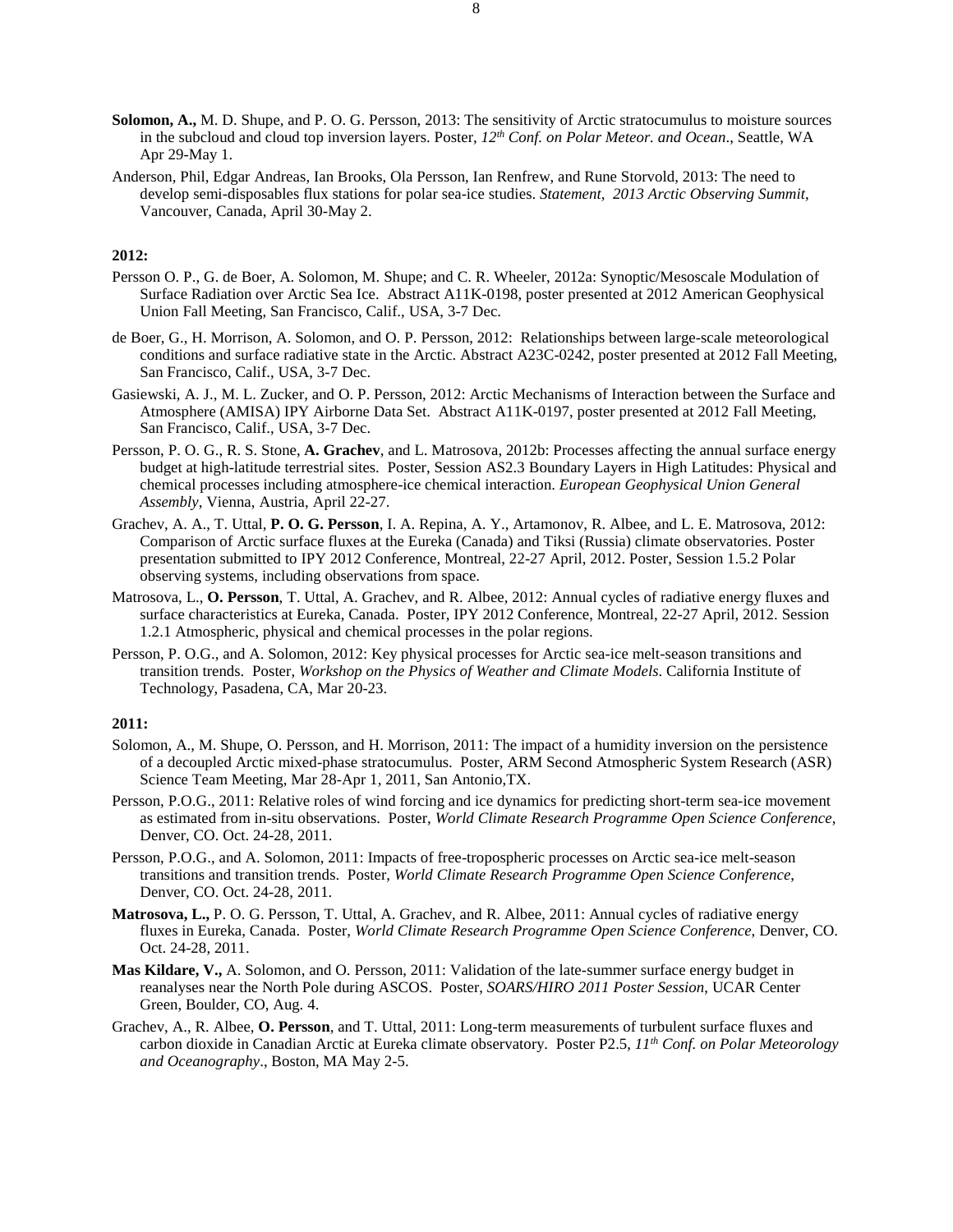- **Grachev, A**., R. Albee, O. Persson, and T. Uttal, 2011: Long-term measurements of turbulent surface fluxes and carbon dioxide in Canadian Arctic at Eureka climate observatory. Poster, Session on *Boundary Layers in High Latitudes, Session AS2.4, European Geophysical Union General Assembly*, Vienna, Austria, April 3-8.
- **Pleavin, T. D**., I. M. Brooks, S. Dobbie, M. Shupe, P. O. G. Persson, M. Tjernstrom, and B. J. Brooks, 2011: Large eddy simulations of Arctic stratus: ASCOS case studies. Poster P2.6, *11th Conf. on Polar Meteorology and Oceanography*., Boston, MA May 2-5.
- **Canut, G**., I. M. Brooks, P. O. G. Persson, M. Shupe, M. Tjernstrom, J. Sedlar, and C. E. Birch, 2011: Boundary layer structure during ASCOS - Multi-sensor retrievals and diagnostics. Poster P2.7, *11th Conf. on Polar Meteorology and Oceanography*., Boston, MA May 2-5.
- Birch, C. E., **I. M. Brooks**, P. Earnshaw, C. Leck, A. Lock, T. Mauritsen, S. F. Milton, P. O. G. Persson, J. Sedlar, M. Shupe, and M. Tjernstrom, 2011: Modelling the vertical structure of the central Arctic boundary layer: ASCOS case studies. Poster P2.8, *11th Conf. on Polar Meteorology and Oceanography*., Boston, MA May 2-5.
- Shupe, M. O. Persson, A. Solomon, and D. Turner, 2011: Dynamical and microphysical characteristics and interactions in Arctic mixed-phase clouds. Poster P5.5, *11th Conf. on Polar Meteorology and Oceanography*., Boston, MA May 2-5.
- Persson, P. O. G., 2011: Impacts of seasonal differences in surface energy flux balances over Arctic sea ice. Poster, Session on *Boundary Layers in High Latitudes, Session AS2.4, European Geophysical Union General Assembly*, Vienna, Austria, April 3-8.

- **Persson, P. O. G.,** and S. Semmer, 2010: Impacts of riming on Arctic surface energy budget measurements. Poster, Autonomous Polar Observing Systems Workshop, Potomac, MD, Sep. 30- Oct. 1.
- **Solomon, A**., O. Persson, M. Shupe, H. Morrison, and J.-W. Bao, 2010: The impact of surface forcing conditions on Arctic cloud-aerosol interactions. AMS 13<sup>th</sup> Conf. on Cloud Physics, Portland OR, June 28.
- **Persson, P. O. G**., M. Shupe, A. Solomon, and C. Wheeler, 2010a: The Arctic Cloud-Atmospheric Boundary Layer-Surface (CAS) System: Process Interactions and Sensitivities in Observations and Simulations. Poster, *International Polar Year Science Conference*, Oslo, Norway, 8-12 June.
- Persson, P. O. G., A. Solomon, M. Shupe, C. Wheeler, H. Morrison, E. L Andreas, and **W. Neff**, 2010b: The Arctic cloud-atmospheric boundary layer-surface (CAS) system: A system of closely linked processes. Poster EGU2009-6247, *Boundary Layers in High Latitudes, Session AS2.4, European Geophysical Union General Assembly*, Vienna, Austria, May 3-7.
- **Grachev, A. A**., R. Albee, C. W. Fairall, J. E. Hare, P. O. G. Persson, and T. Uttal, 2010: Analysis of surface fluxes at Eureka climate observatory in Arctic. Poster, Session on *Boundary Layers in High Latitudes, Session AS2.4, European Geophysical Union General Assembly*, Vienna, Austria, May 2-7.
- **Persson, P. O. G**., M. Shupe, A. Solomon, A. Grachev, E. L Andreas, and T. Uttal, 2010c: Processes in the cloudatmospheric boundary layer-surface (CAS) system impacting Arctic surface energy fluxes. Poster, *CIRES Rendezvous*, Boulder, CO, 15 April.
- **Persson, P. O. G**., M. Shupe, A. Solomon, A. Grachev, E. L Andreas, and T. Uttal, 2010d: Processes in the cloudatmospheric boundary layer-surface (CAS) system impacting Arctic surface energy fluxes. Poster, *2010 State of the Arctic Conference*, Miami, FL, 16-19 March.
- **Solomon, A**., O. Persson, M. Shupe, H. Morrison, and J.-W. Bao, 2010: The impact of surface forcing conditions on Arctic cloud-aerosol interactions. ARM Science Team Meeting, Bethesda, MD. March 15, 2010.
- **Persson, P. O. G**., M. Shupe, A. Solomon, A. Grachev, E. L Andreas, and T. Uttal, 2010e: Processes in the cloudatmospheric boundary layer-surface (CAS) system impacting Arctic surface energy fluxes. *Poster, NOAA/ESRL Physical Science Division Review*. March 9-11.
- **Darby, L**., T. Uttal, O. Persson, M. Shupe, and R. Albee, 2010: Science in the Arctic: Providing scientific leadership for topic-driven pan-Arctic research. *Poster, NOAA/ESRL Physical Science Division Review*. March 9-11.

**2009:**

**Wheeler, C**., and O. Persson, 2009: Reanalyses performance of surface energy budget variables over Arctic pack ice: Comparisons with observations from the year-long SHEBA field campaign. Poster, *ArcticNet 6th Annual Meeting (ASM2009) and IPY International Early Career Researcher Symposium*, Dec. 4-11, Victoria, Canada.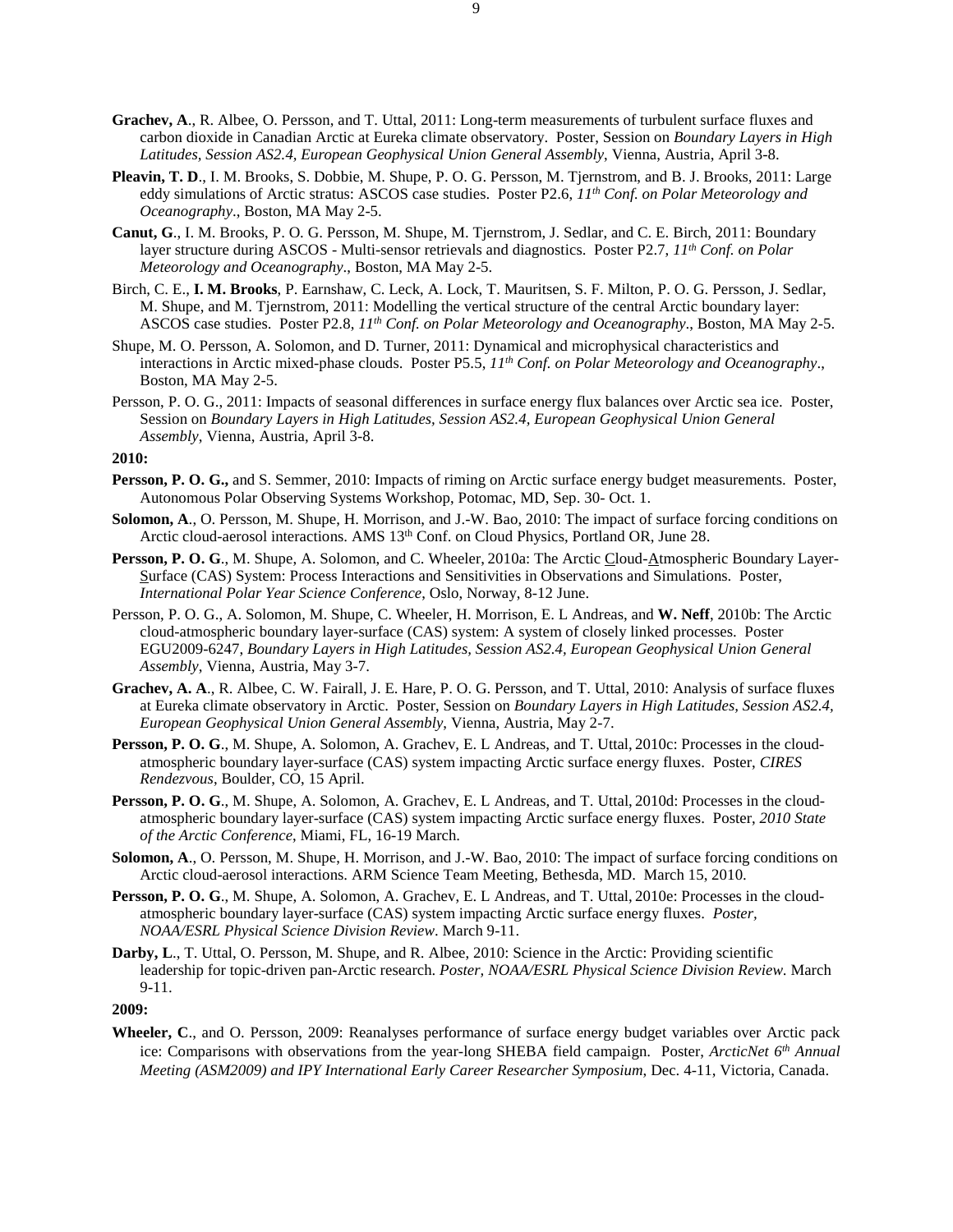- Sedlar, J., M. Tjernström, T. Mauritsen, I. Brooks, C. Birch, M. Shupe, **O. Persson**, A. Sirevaag, 2009: The summer-fall transition - a surface energy budget perspective. Poster, *DAMOCLES International Symposium on the Arctic Climate System*, Brussels, 10-12 November, 2009.
- **Persson, P. O. G.,** M. Tjernström, C. Leck, M. Shupe, I. M. Brooks, B. J. Brooks, and A. Gasiewski, 2009a: ASCOS/AMISA 2008 Field Program: Accomplishments and First Results. Poster J03.13, *MOCA-09, AIMSA/AISPO/AICS 2009 Joint Assembly*, Montreal, Canada, July 20-29.[Available at ftp://ftp.etl.noaa.gov/ user/opersson/ASCOS\_AMISA]
- **Brooks, I. M**., C. E. Birch, T. Mauritsen, J. Sedlar, M. Tjernström, P. O. Persson, M. Shupe, B. J. Brooks, S. F. Milton, and P. Earshawm, 2009: Ice-Cloud Coupling in the Central Arctic Ocean - Measurements from the ASCOS Campaign. Poster, *United Kingdom Arctic Science Conference*, July 13-15, Southampton, UK.
- Andreas, E. L, **P. O. G. Persson**, A. A. Grachev, R. E. Jordan, P. S. Guest, C. W. Fairall, T. W. Horst, and J.-W. Bao, 2009: Announcing the SHEBA bulk turbulent flux algorithm. Extended abstract, 10<sup>th</sup> Conference on Polar Meteorology and Oceanography, Madison, WI, 18–21 May 2009, American Meteorological Society, P1.1, 11 pp.
- **Wheeler, C**., O. Persson, and M. Shupe, 2009: Comparing Arctic cloud cover and surface energy fluxes in the ERA-40, SHEBA, and other data sets. Poster P1.3, *10th Polar Meteorology and Oceanography Conference*, Madison, WI, May 18-21.
- **Persson, Ola**, 2009: Disappearing Arctic Sea Ice and the Role of the Atmosphere. COSEE West 2009 Workshop Lectures, University of Colorado, May 9. Video made available online in 9/2012 at http://cires.colorado.edu/education/outreach/cosee/COSEEWestlectures.html
- **Persson, P. O. G**., V. Leuski, M. Shupe, I. M. Brooks, B. J. Brooks, M. Tjernström, and W. Neff, 2009b: Hightemporal resolution observations of the thermal and kinematic vertical structure in the Arctic boundary layer during ASCOS. Poster EGU2009-6247, *Boundary Layers in High Latitudes, Session AS2.4, European Geophysical Union General Assembly*, Vienna, Austria, April 19-24.
- **Persson**, P. Ola G., J. E. Hare, L. B. Nance, and B. Walter, 2009c: Impact of air-sea interactions on extra-tropical cyclones. *Proceedings, ECMWF Workshop on Ocean-Atmosphere Interactions*, European Center for Medium Range Weather Forecasting, Reading, U. K. Nov. 10-12, pp. 123-146. [Available at http://www.ecmwf.int/publications/library/do/references/list/28022009]

- Persson, P. O. G, E. L Andreas, C. W. Fairall, A. A. Grachev, P. S. Guest, and J. Maslanik, 2008a: Effect of surface heterogeneity on energy fluxes during the SHEBA winter. Paper 13B.5, *Abstracts, Boundary-Layer and Turbulence Conference*, Stockholm, Sweden, June 9-13. [Available a[t http://ams.confex.com/ams/htsearch.cgi\]](http://ams.confex.com/ams/htsearch.cgi)
- Andreas, E. L, P. O. G. Persson, R. E. Jordan, T. W. Horst, P. S. Guest, A. A. Grachev, and C. W. Fairall, 2008: Parameterizing turbulent exchange at a snow-covered surface. *Proceedings, 65th Eastern Snow Conference*, Fairlee, VT, 28–30 May, 8 pp.
- Persson, P. O. G., M. Shupe, A. Gasiewski, I. Brooks, M. Tjernstrom, T. Uttal and C. Fairall, 2008b: Plans for remote sensing of Arctic cloud and boundary-layer structure during ASCOS. Abstract/Poster EGU2008-A-11447, International Polar Year Session (CR1), European Geophysical Union Conference, Vienna, Austria, April 14-18.
- Persson, P. O. G., M. Shupe, A. Gasiewski, I. Brooks, M. Tjernstrom, T. Uttal and C. Fairall, 2008c: Plans for remote sensing of Arctic cloud and boundary-layer structure during ASCOS. Abstract/Poster, Rendezvous 2008, 3rd Annual CIRES All-Institute Symposium, Boulder, Colorado, April 2.

- Andreas, E. L, P. O. G. Persson, and J. E. Hare, 2007: A bulk turbulent air-sea flux algorithm for high-wind, spray conditions. *Preprint volume, 15th Conference on Air-Sea Interaction*, Portland, OR, 20–23 August 2007, American Meteorological Society, CD-ROM 13.4, 15 pp.
- Uttal, T., M. Shupe, V. Walden, E. Eloranta, O. Persson, and D. Hazen, 2007: Radar, Radiometers, Interferometers and Lidar in Eureka, Canada for Cloud and Aerosol Studies. Presentation at CMOS-CGU-AMS Congress 2007, Polar Clouds and Aerosols: Properties, Processes, and Climatic Significance (A06).
- Shupe, M., P. Kollias, O. Persson, G. McFarquhar, M. Poellot, E. Eloranta, 2007: Vertical motions and microphysics in Arctic mixed-phase stratus. Presentation at CMOS-CGU-AMS Congress 2007, Polar Clouds and Aerosols: Properties, Processes, and Climatic Significance (A06).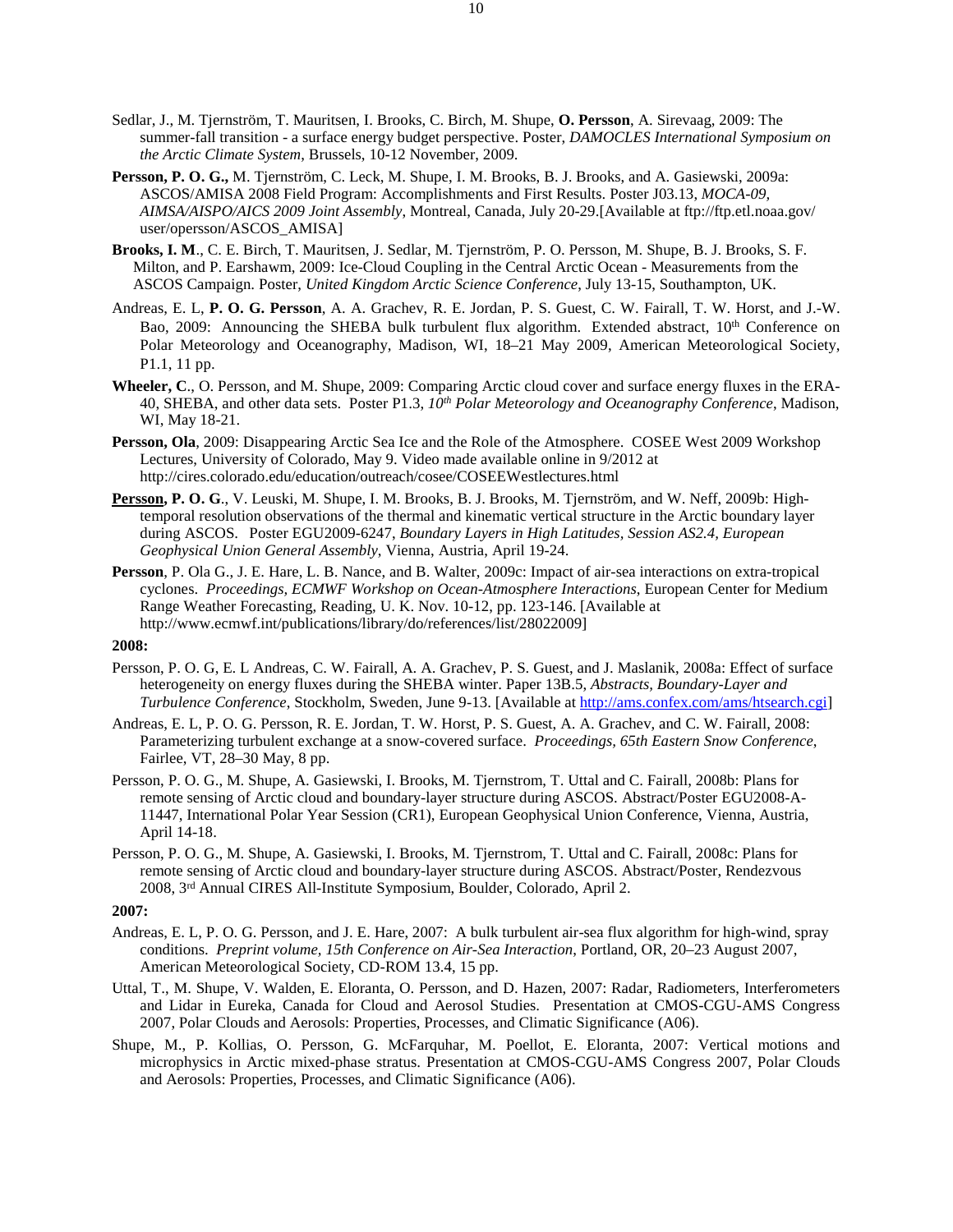Persson, P. Ola G., and R. Stone, 2007: Evidence of forcing of Arctic regional climates by mesoscale processes. *Preprints, Symposium on Connections between Mesoscale Processes and Climate Variability*, Amer. Meteor. Soc., 15-16 January, San Antonio, TX, paper 2.6.

# **2006:**

# **2005:**

- Persson, P. Ola G., J.-W. Bao, S. Braun, D. Jorgensen, B. Walter, and M. Han, 2005a: Comparisons of simulated kinematic and moisture fields with airborne in-situ and Doppler radar observations in a convective cold front over the eastern Pacific Ocean. *Preprints on CD-ROM, 32nd Conference on Radar Meteorology,* Amer. Meteor. Soc., 24-29 October, 2005, Albuquerque, NM, paper J4J.5.
- Han, M., S. A. Braun, P. O. G. Persson, and J.-W. Bao, 2005: A modeling study of the along–front precipitation variability of a Pacific narrow cold frontal rainband. *Preprints on CD-ROM, 32nd Conference on Radar Meteorology,* Amer. Meteor. Soc., 24-29 October, 2005, Albuquerque, NM, paper JP4J.2.
- Andreas, E L, P. O. G. Persson, R. E. Jordan , T. W. Horst, P. S. Guest, A. A. Grachev, and C. W. Fairall, 2005: Parameterizing the turbulent surface fluxes over summer sea ice. *Preprints, 8th Conf. on Polar Meteor. And Oceanog*., 9-13 Jan. 2005, San Diego, CA.
- Persson, P. O. G., E. L Andreas, J-W. Bao, C. W. Fairall, A. A. Grachev, P. S. Guest, and R. E. Jordan, 2005b: Determining wintertime heterogeneous pack ice characteristics and their impact on the aggregate atmospheric surface flux. *Preprints, 8th Conf. on Polar Meteor. And Oceanog*., 9-13 Jan. 2005, San Diego, CA.

#### **2004:**

- Persson, P. O. G., B. Walter, and J. Hare, 2004: Maritime differences between wind direction and stress: Relationships to atmospheric fronts and implications. CD -ROM of *Preprints, 16th Symposium on Boundary Layers and Turbulence*, 9-13 Aug, Portland, ME.
- Andreas, Edgar L, K. J. Claffey, C. W. Fairall, A. A. Grachev, P. S. Guest, R. E. Jordan, and P. O. G. Persson, 2004a: Measurements of the von Kármán Constant in the Atmospheric Surface Layer-Further Discussion. CD - ROM of *Preprints, 16th Symposium on Boundary Layers and Turbulence*, 9-13 Aug, Portland, ME.
- Andreas, E. L, R. E. Jordan, P. S. Guest, P. O. G. Persson, A. A. Grachev, and C. W. Fairall, 2004b: Roughness lengths over snow. CD-ROM of *Preprints, 18th Conference on Hydrology of the American Meteorological Society*, Seattle, WA, 11-15 January 2004, 8 pp.

- Persson, P. Ola G., L. B. Nance, J. E. Hare, and A. White, 2003a: Mid-Atlantic frontal wave development, boundary layer structure, and surface fluxes in FASTEX IOP1: Observations and sensitivity experiments. *Preprints, 10th Conf. on Mesoscale Processes*, 23-27 June, Portland, OR. (Paper 1.2 on CD)
- Tjernström. Michael, Mike Jensen, Steve Oncley, and Ola Persson, 2003: The AOE2001 meteorological experiment in the high Arctic , Preprints, *Seventh Conference on Polar Meteorology and Oceanography and Joint Symposium on High-Latitude Climate Variations*, Hyannis, Mass., 12-16 May. (Paper 4.9 on CD).
- Persson, Ola P. G., Edgar L Andreas, Christopher W. Fairall, Peter S. Guest, and Donald K. Perovich, 2003b: Pack ice surface energy changes at SHEBA initiated by late summer synoptic forcing, Preprints, *Seventh Conference on Polar Meteorology and Oceanography and Joint Symposium on High-Latitude Climate Variations*, Hyannis, Mass., 12-16 May. (Paper 3.21 on CD)
- Jordan, R.E., E.L. Andreas, C.W. Fairall, A.A. Grachev, P.S. Guest, J. M. Hanesiak, and P.O.G. Persson, 2003: Modeling surface exchange and heat transfer for the shallow snow cover at SHEBA. Preprints, *Seventh Conference on Polar Meteorology and Oceanography and Joint Symposium on High-Latitude Climate Variations*, Hyannis, MA, 12-16 May. (Paper 3.3 on CD)
- Andreas, Edgar L., Christopher W. Fairall, Andrey A. Grachev, Peter S. Guest, Thomas W. Horst, Rachel E. Jordan, and P. Ola G. Persson, 2003: Turbulent transfer coefficients and roughness lengths over sea ice: The SHEBA results. Preprints, *Seventh Conference on Polar Meteorology and Oceanography and Joint Symposium on High-Latitude Climate Variations*, Hyannis, Mass., 12-16 May. (Paper 3.11 on CD)
- Guest, Peter S., Edgar L Andreas, Christopher W. Fairall, Andrey A. Grachev, Rachel E. Jordan, and P. Ola G. Persson: 2003, Modeling surface interactions in the Arctic Ocean: accuracy vs. computational cost. Preprints, *Seventh Conference on Polar Meteorology and Oceanography and Joint Symposium on High-Latitude Climate Variations*, Hyannis, Mass., 12-16 May. (Paper 3.14 on CD)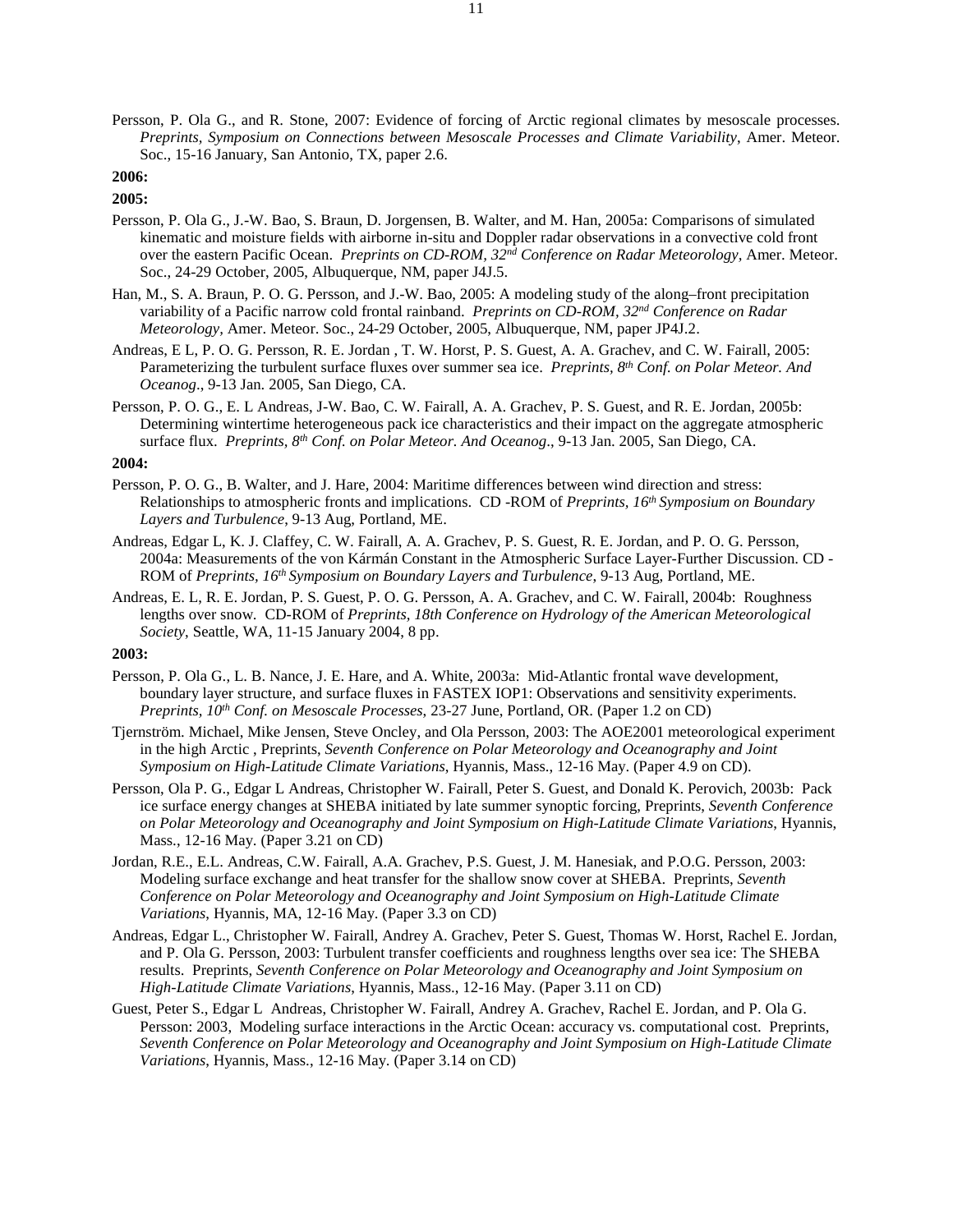- Grachev, A. A., C. W. Fairall, P. O. G. Persson, E. L Andreas, and P. S. Guest , 2003: Turbulence decay in the stable Arctic boundary layer, Preprints, *Seventh Conference on Polar Meteorology and Oceanography and Joint Symposium on High-Latitude Climate Variations*, Hyannis, Mass., 12-16 May. (Paper 3.12 on CD)
- Persson, P. Ola G, Jeff E. Hare, Chris W. Fairall, and William Otto, 2003c: Air-sea interaction processes in warm and cold sectors of extratropical cyclonic storms observed during FASTEX. *Preprints, 12th Conference on Interactions of the Sea and Atmosphere*, AMS Annual Meeting, 9-13 Feb. 2003, Long Beach, CA (Paper P1.1 on CD)
- Persson, P. Ola G, B. Walter, P. Neiman, and F. M. Ralph, 2003d: Contributions from California coastal-zone fluxes to heavy coastal precipitation: A case study from an El Niño year. *Preprints, Symposium on Observing and Understanding the Variability of Water in Weather and Climate*, AMS Annual Meeting, 9-13 February, Long Beach, CA. (Paper P3.1 on CD)

- Jensen, M., A. Wisthaler, A. Hansel, O. Persson, and B. Templeman, 2002: Real-time profiles of organic trace gases in the Arctic boundary layer obtained during the Arctic Ocean Expedition (AOE-2001). *Preprints, 15th Symposium on Boundary Layers and Turbulence*, 15-19 July, Wageningen, The Netherlands, 360-361.
- Tjernström, M., M. Jensen, S. Oncley, O. Persson, and A. Targino, 2002: The boundary-layer program during the Arctic Ocean 2001 Experiment. *Preprints, 15th Symposium on Boundary Layers and Turbulence*, 15-19 July, Wageningen, The Netherlands, 366-369.
- Persson, P. O. G., S. Abbott, M. Jensen, B. Larsson, V. Leuski, A. Targino, B. Templeman, M. Tjernstrom, and A. White, 2002a: Remote sensing of the late-summer boundary layer near the North Pole. *Preprints, 15th Symposium on Boundary Layers and Turbulence*, 15-19 July, Wageningen, The Netherlands, 133-136.
- Persson, P. Ola G., J.-W. Bao, and Sara Michelson, 2002b: Mesoscale modeling of the wintertime boundary layer structure over the Arctic pack ice. *Preprints, 15th Symposium on Boundary Layers and Turbulence*, 15-19 July, Wageningen, The Netherlands, 335-338.
- Grachev, A. A., C. W. Fairall, P. O. G. Persson, E. L. Andreas, and P. S. Guest, 2002: Stable boundary-layer regimes observed during SHEBA experiment. *Preprints, 15th Symposium on Boundary Layers and Turbulence*, 15-19 July, Wageningen, The Netherlands, 374-377.
- Andreas, E. L., Kerry J. Claffey, Christopher W. Fairall, Peter S. Guest, Rachel E. Jordan, and P. Ola G. Persson, 2002: Evidence from the atmospheric surface layer that the von Kármán constant isn't. *Preprints, 15th Symposium on Boundary Layers and Turbulence*, 15-19 July, Wageningen, The Netherlands, 418-421.
- Bao, J.-W., R. D. Pyles, S.A. Michelson, P. O. G. Persson, and J. W. Wilczak, 2002: Validation of surface fluxes using a new surface layer module in MM5 with SHEBA observations. *Proceedings, Twelfth PSU/MM5 Users' Workshop*, June 24-25, Boulder, CO, 36-39.
- Pyles, R. D., S.A. Michelson, J.-W. Bao, P. O. G. Persson, and J. W. Wilczak, 2002: Validation of simulated planetary boundary layer (PBL) structure using a new surface layer module with SHEBA observations. *Proceedings, Twelfth PSU/MM5 Users' Workshop*, June 24-25, Boulder, CO, 40-42.

- White, A. B., F. M. Ralph, P. J. Neiman, J. R. Jordan, P. O. G. Persson, and D. Gottas, 2001: Coastal observations of warm rain during the California Land-Falling Jets Experiment. *Preprints, Fourth Conference on Coastal Atmospheric and Oceanic Prediction and Processes*, 6-9 Nov., St. Petersburg, FL.
- Jorgensen, D. P., and P. O. G. Persson 2001: Observations of two intense oceanic narrow cold-frontal rainbands. *Preprints, International Conference on Mesoscale Meteorology and Typhoon in East Asia*, 26-28 September, 2001, Taipei, Taiwan, paper 2.1, 6 pp. [CD-ROM National Science Council, Taiwan, http://www.cgu.org.tw/2001JGA ].
- Persson, Ola, 2001: NOAA/ETL studies in conditions related to the proposed Ross Island Meteorology Experiment (RIME). *Extended Abstracts, RIME Workshop*, Columbus, Ohio, Sept. 11-13, 54-61. [Available from http://www-bprc.mps.ohio-state.edu]
- Persson, P. Ola G., B. Walter, J.-W. Bao, and S. Michelson, 2001a. Validation of boundary-layer parameterizations in a maritime storm using aircraft data. *Preprints, Ninth Conference on Mesoscale Processes*, July 30- Aug. 2, Ft. Lauderdale, FL, 117-121.
- Neiman, Paul J., F. Martin Ralph, Allen B. White, David E. Kingsmill, and P. Ola G. Persson, 2001. Using radar wind profilers to document orographic precipitation enhancement during the CALJET field experiment. *Preprints, 30th International Conference on Radar Meteorology*, 19-25 July, Munich, Germany, 512-514.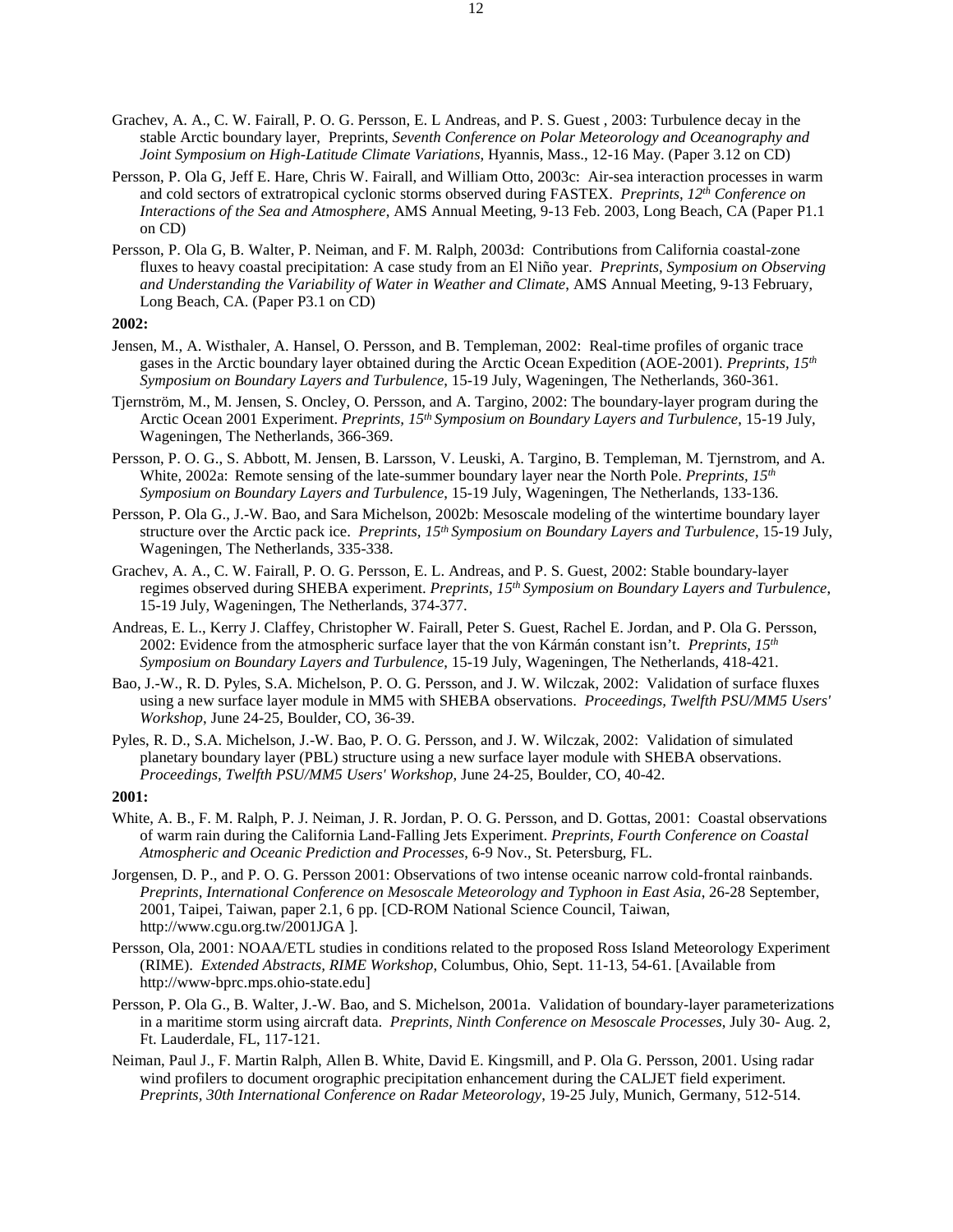- White, Allen B., F. Marty Ralph, Paul J. Neiman, James R. Jordan, David E. Kingsmill, and P. Ola G. Persson, 2001. S-band radar observations of coastal orographic rain. *Preprints, 30th International Conference on Radar Meteorology*, 19-25 July, Munich, Germany, 509-511.
- Persson, P. Ola G., Christopher W. Fairall, Edgar L. Andreas, and Peter S. Guest, 2001b. Measurements of the Surface Energy Budget on Multi-Year Ice at SHEBA. *Preprints, 6th Conference on Polar Meteorology and Oceanography*, San Diego, CA, May 14-18, pp. J13-J16.
- Guest, Peter S., P. Ola G. Persson, Edgar L. Andreas, and Christopher W. Fairall, 2001. What is the role of the sensible heat flux on the surface heat budget of multi-year sea ice? *Preprints, 6th Conference on Polar Meteorology and Oceanography*, San Diego, CA, May 14-18, pp. J9-J12.
- Andreas, E.L, C.W. Fairall, P.S. Guest, and P.O.G. Persson, 2001: The air-ice drag coefficient measured for a year over Arctic sea ice. *Preprint volume, Conference on Polar Meteorology and Oceanography*, San Diego, CA, 14-18 May 2001, pp. 300-303.
- Andreas, E.L., P.S. Guest, P.O.G. Persson, C.W. Fairall, T.W. Horst, and R.E. Moritz, 2001: Relative humidity measurements near saturation at temperatures well below 0°C. *Preprint volume, 11th Symposium on Meteorological Observations and Instrumentation of the American Meteorological Society*, Albuquerque, NM, 14-19 January 2001, pp. 159-164.
- Neiman, P. J., F. M. Ralph, A. B. White, D. A. Kingsmill, P. O. G. Persson, and D. J. Gottas, 2001. Orographic precipitation enhancement in the coastal mountains of California during the CALJET Experiment. *Preprints, Conf. on Precipitation Extremes:Prediction, Impacts, and Responses*, 14-19 January, Albequerque, New Mexico, 33-37.
- White, A. B., F. M. Ralph, P. J, Neiman, D. E. Kingsmill, and P. O. G. Persson, 2001: Process partitioning of rainfall enhanced by coastal orography. *Preprints, Conf. on Precipitation Extremes:Prediction, Impacts, and Responses*, 14-19 January, Albequerque, New Mexico, 8-11.

- Andreas, E. L., C. W. Fairall, P. Ola G. Persson, and P. S. Guest, 2000: Probability distributions for scintillometerderived values of the inner scale and the refractive index structure parameter and their implications for averaging. *Preprints, 14th Symp. on Boundary Layer and Turbulence*, 7-11 August 2000, Aspen, CO, 19-22.
- Toth, Z., I. Szunyogh, S. Majumdar, R. Morss, B. Etherton, C. Bishop, S. Lord, M. Ralph, O. Persson, and Z.-X. Pu, 2000: Targeted Observations at NCEP: Toward an operational implementation. *Preprints, Fourth Symposium on Integrated Observing Systems*, 10-14 January 2000, Long Beach, CA, 186-193.

- Persson, P. O. G, P. Neiman, F. M. Ralph, B. Walter, J.-W. Bao, S. Michelson, D. Jorgensen, and J. Schmidt, 1999a: Measurements and modeling of air-sea interaction processes prior to heavy coastal precipitation: The case of Feb. 3, 1998. *Proceedings, Third Conf. On Coastal Atmospheric and Oceanic Prediction and Processes*, New Orleans, LA, Nov. 1999.
- Neiman, P. J., F. M. Ralph, and P. Ola G. Persson, 1999: Wind profiler and radio acoustic sounding system (RASS) observations of coastal phenomena within land-falling storms during the CALJET field program. *Proceedings, Third Conf. On Coastal Atmospheric and Oceanic Prediction and Processes*, New Orleans, LA, Nov. 1999.
- Ralph, F. M., P. J. Neiman, P. O.G. Persson, J.-W. Bao, J. Schmidt, A. White, and D. Jorgensen, 1999: Blocking by coastal mountains in land-falling Pacific winter storms. *Proceedings, Third Conf. On Coastal Atmospheric and Oceanic Prediction and Processes*, Nov. 1999, New Orleans, LA.
- Russell, C. A., C. W. Fairall, O. P. G. Persson, E. L. Andreas, P. S. Guest, R. Lindsay, and T. Delaney, 1999: Intercomparison and normalization of five Eppley pyrgeometer downwelling IR fluxes during April-May, 1998 at SHEBA. *Preprints, 10th Conf. On Atmospheric Radiation*, 28 June – 2 July, 1999, Madison, WI.
- Ralph, F. M., D. Kingsmill, P. Neiman, P. O. G. Persson, A. White, and W. D. Neff, 1999: Coastal low-level jet measurements in a land-falling Pacific storm: Comparison of VAD wind profiles from NEXRAD with data from the coastal profiler network. *Preprints, 29th Radar Conf.*, 12-16 July, 1999, Montreal, Canada.
- Michelson, S. A., J.-W. Bao, J. M. Wilczak, F. M. Ralph, P. O. G. Persson, and R. J. Zamora, 1999: A numerical study of the impact of offshore P-3 observations on the prediction of mesoscale features of a land-falling cyclone. *Preprints, 8th Conf., on Mesoscale Processes*, 28 June-1 July, 1999, Boulder, CO.
- Hare, J. E., P. O. G. Persson, C. W. Fairall, amd J. B. Edson, 1999: Behavior of Charnock's relationship for high wind conditions*. Preprints, 13th Symp. on Bound. Layers and Turbulence*, Jan. 10-15, 1999, Dallas, TX, 252- 255.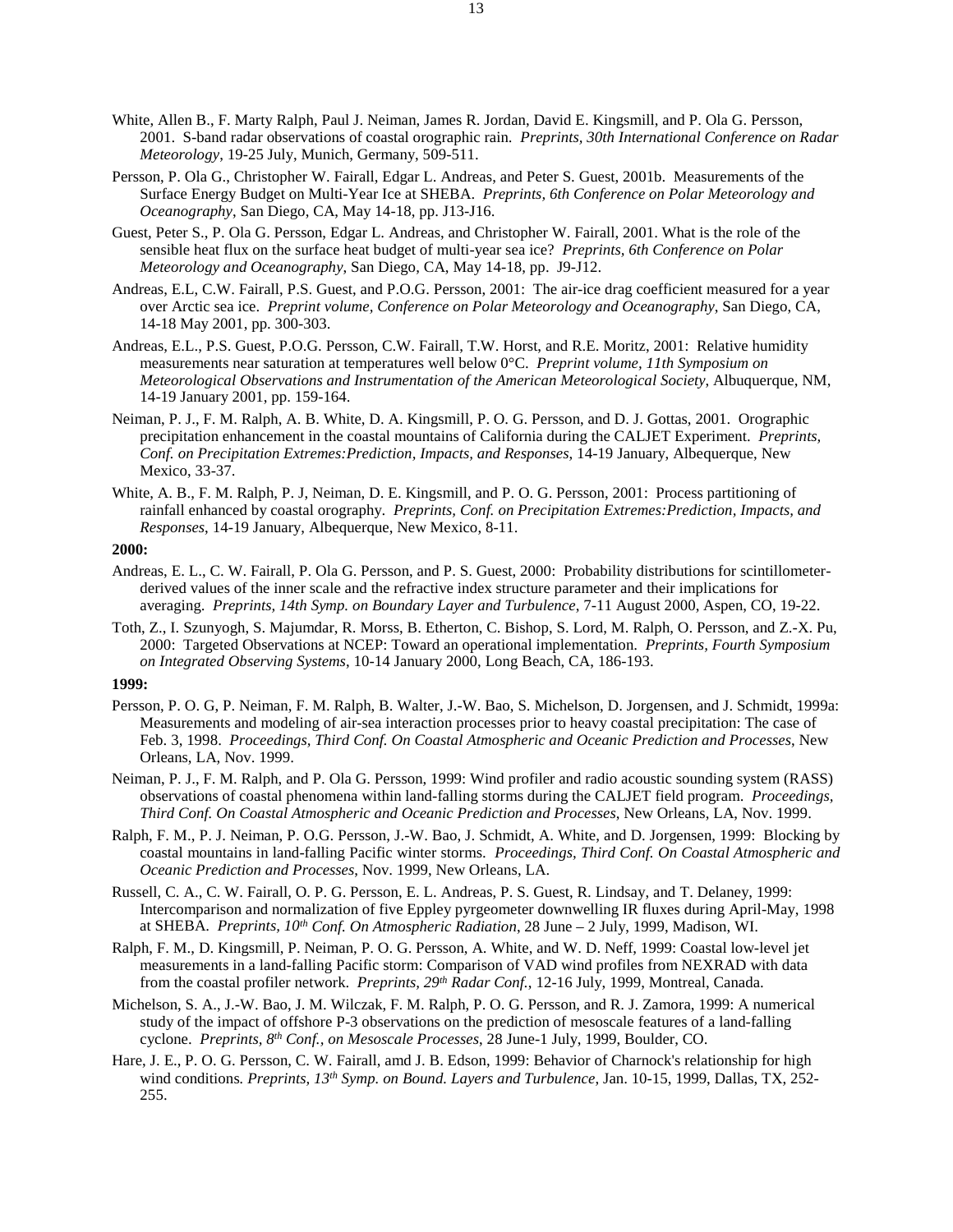- Persson, P. O. G., F. M. Ralph, B. Walter, P. Neiman, C. King, A. White, and J. Wilczak, 1999b: Observations of the structure of the low-level jet in landfalling winter storms using the CALJET observational network. *Preprints, 3rd Symp. on Integrated Observing Systems*., Jan. 10-15, 1999, Dallas, TX, 82-85.
- Ralph, F. M., P. O.G. Persson, D. Reynolds, W. Nuss, D. Miller, J. Schmidt, D. Jorgensen, J. Wilczak, P. Neiman, J.-W. Bao, D. Kingsmill, Z. Toth, C. Veldon, A. White, C. King,, and J. Wurman, 1999: The California Landfalling Jets Experiment (CALJET): Objectives and design of a coastal atmosphere-ocean observing system deployed during a strong El Nino. *Preprints, 3rd Symp. on Integrated Observing Systems*., Jan. 10-15, 1999, Dallas, TX, 78-81.
- White, A., P. Neiman, C. King, J. Jordan, M. Ralph, and O. Persson, 1999: Precipitation microphysics observed during the 5-6 February storm of CALJET. *Preprints, 3rd Symp. on Integrated Observing Systems*., Jan. 10-15, 1999, Dallas, TX, 91-94.
- Persson, P. O. G., T. Uttal, J. M. Intrieri, C. W. Fairall, E. L. Andreas, and P. S. Guest, 1999c: Observations of large thermal transitions during the Arctic night from a suite of sensors at SHEBA*. Preprints, 3rd Symp. on Integrated Observing Systems*., Jan. 10-15, 1999, Dallas, TX, 171-174.
- Persson, P. O. G., E. L. Andreas, C.W. Fairall, P. S. Guest, and D. R. Ruffieux, 1999d: The surface energy budget during the onset of the melt season on the Arctic icepack during SHEBA. *Preprints, Fifth Conf. on Polar Meteor. And Ocean*., Jan. 10-15, 1999, Dallas, TX, 321-326.
- Pinto, J. O., J. A. Maslanik, P. S. Guest, R. S. Stone, E. L. Andreas, C. W. Fairall, and P. O. G. Persson, 1999: Surface energy budget and atmospheric effects of a freezing lead at SHEBA. *Preprints, Fifth Conf. on Polar Meteor. And Ocean*., Jan. 10-15, 1999, Dallas, TX, 519-522.
- Russell, C.A., C.W. Fairall, O.P.G. Persson, E.A. Andreas, P.S. Guest, R. Lindsay, H.A. Eide, and T. Horst, 1999: Intercomparison of downward longwave flux measurements during the first two months of SHEBA. *Preprints, Fifth Conf. on Polar Meteor. And Ocean*., Jan. 10-15, 1999, Dallas, TX, 314-318.
- Fairall, C.W., O.P.G. Persson, E.A. Andreas, and P. Guest, 1999: The role of surface-layer turbulent interactions in the longwave flux/surface temperature feedback during SHEBA. *Preprints, Fifth Conf. on Polar Meteor. and Ocean*., Jan. 10-15, 1999, Dallas, TX, 560-563.
- Guest, P. S., E.L. Andreas, C. W. Fairall, and P. O. G. Persson, 1999: Problems with surface layer similarity theory in the Arctic*. Preprints, Fifth Conf. on Polar Meteor. And Ocean*., Jan. 10-15, 1999, Dallas, TX, 132-135.
- Andreas, E.L., C. W. Fairall, P. S. Guest, and P. O. G. Persson, 1999: An overview of the SHEBA atmospheric flux program*. Preprints, Fifth Conf. on Polar Meteor. And Ocean*., Jan. 10-15, 1999, Dallas, TX, 550-555.
- Claffey, K. J., E. L. Andreas, C. W. Fairall, P. S. Guest, and P. O. G. Persson, 1999: Surface temperature measurements at SHEBA. *Preprints, Fifth Conf. on Polar Meteor. And Ocean*., Jan. 10-15, 1999, Dallas, TX, 327-332.
- **1998:**
- Ralph, F. M., O. Persson, D. Reynolds, P. Neiman, W. Nuss, J. Schmidt, D. Jorgensen, C. King, A. White, J. Bao, W. Neff, D. Kingsmill, D. Miller, Z. Toth, and J. Wilczak, 1998: The use of tropospheric profiling in the California Land-falling Jets Experiment: *Preprints, 4th International Symposium on Tropospheric Profiling: Needs and Technologies*, 20-25 Sept., Snowmass, CO., Amer. Meteor. Soc., 219-224.
- Fairall, C.W., P.O.G. Persson, E.L. Andreas, and P.S. Guest, 1998: Preliminary surface heat budget results from SHEBA*. Proceedings 8th ARM Science Team Meeting*, Tucson, AZ, 23-27 March 1998 (http://www.arm.gov/docs/documents/technical/conf\_9803/).
- Ralph, F. M., P. J. Neiman, P. Ola G. Persson, and J.-W. Bao, 1998: Observations of California's New Years Day storm of 1997: *Preprints, Second Conf. On Atmospheric and Oceanic Prediction and Processes*, 11-16 Jan., Phoenix, AZ., Amer. Meteor. Soc., 219-224.

Persson, P. O. G., J. Hare, C. W. Fairall, S. Ataturk, and K. Katsaros, 1997: Air-sea interaction measurements during the Fronts and Atlantic Storm Tracks Experiment (FASTEX). *Preprints, 12th Symposium on Boundary Layers and Turbulence*, Vancouver, Canada, 28 July-1-Aug., 1997, 415-416.

## **1996:**

Persson, P. Ola G., 1996: Low-level potential vorticity anomalies generated by coastal topography: What is their significance? *Preprints, Seventh Conference on Mesoscale Processes*, Reading, U.K., 9-13 September, 1996, 135-137.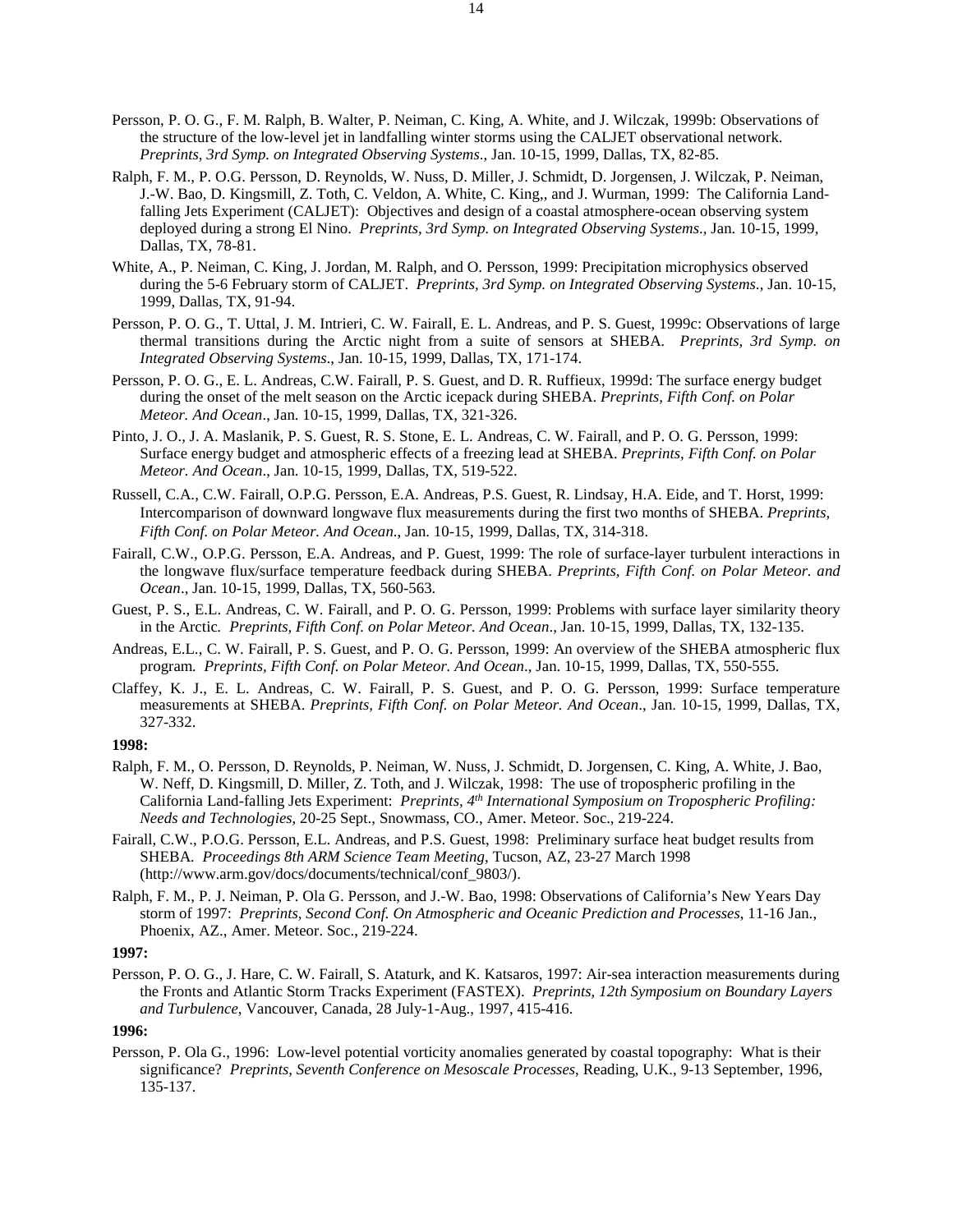- Ralph, F. Martin, M.A. Shapiro, P. J. Neiman, J.-W. Bao, and P. O. G. Persson, 1996: Observations and numerical simulation of mesoscale downstream development. *Preprints, Seventh Conference on Mesoscale Processes*, Reading, U.K., 9-13 September, 1996.
- Lindsay, R.W., J. A. Francis, P. O. G. Persson, D.A. Rothrock, and A. J. Schweiger, 1996: Surface turbulent fluxes over pack ice inferred from TOVS observations. *Preprints, International Symposium on Representation of the Cryosphere in Climate and Hydrological Models*, International Glaciological Society, 12-15 August, 1996, Victoria, British Columbia, Canada
- Persson, P.O.G., P. J. Neiman, and F.M. Ralph, 1996: The role of a topographically generated potential vorticity anomaly in initiating a coastal wind reversal. *Preprints, Conf. on Coastal Oceanic and Atmospheric Prediction,* Jan. 28 - Feb. 2 1996, Atlanta, GA., pp. 120-125.
- Ralph, F.M., P.J. Neiman, P.O.G. Persson, W. Nuss, C. Dorman, and W. D. Neff, 1996: The evolution of a coastally trapped atmospheric disturbance along the California coast on 10-11 June 1994. *Preprints, Conf. on Coastal Oceanic and Atmospheric Prediction,* Jan. 28 - Feb. 2 1996, Atlanta, GA., pp. 129-135.

- Neiman, P. J., F. M. Ralph, P. O. G. Persson, and W. D. Neff, 1995: Radar wind profiler and radio acoustic sounding system (RASS) observations of an orographically trapped disturbance along the west coast of the United States. *Preprints, 27th Conference on Radar Meteorology*, 9-13 October, 1995, Vail, CO, 340-342.
- Persson, P.O.G., P. J. Neiman, and F.M. Ralph, 1995a: Topographically generated potential vorticity anomalies: A proposed mechanism for initiating orographically trapped disturbances. *Preprints, 7th AMS Conference on Mountain Meteorology*, 17-21 July 1995, Breckenridge, CO, 216-222.
- Ralph, F.M., P.J. Neiman, P.O.G. Persson, W.D. Neff, J. Miletta, L. Armi, and J.M. Bane, 1995: Observations of an orographically trapped disturbance along the California coast on 10-11 June 1994. *Preprints, 7th AMS Conference on Mountain Meteorology*, 17-21 July 1995, Breckenridge, CO, 204-211.
- Persson, P. Ola G., D. Ruffieux, S. D. Burk, C. W. Fairall, and D. E. Wolfe, 1995b: Observations and 1-D simulations of ice pack surface energy budgets during LEADEX92. *Preprints, 4th AMS Polar Meteorology and Oceanography Conference*, Jan. 15-20 1995, Dallas, Texas, 69-74.

## **1994:**

- Ruffieux, D., P. O. G. Persson, C. W. Fairall, and D. E. Wolfe, 1994: Arctic atmosphere boundary-layer measured with a monostatic minisodar during Leadex 92. *Proceedings, 7th International Symposium on Acoustic Remote Sensing and Associated Techniques of the Atmosphere and Oceans*, Oct. 3-7 1994, Boulder, CO, 10-7 - 10-12.
- Persson, P. Ola G., 1994: Simulations of the potential vorticity evolution and budget in IOP8 of FRONTS '87. *Proceedings, International Symposium on the Life Cycle of Extratropical Cyclones,* 27 June- 1 July 1994, Bergen, Norway, 176-181*.*

#### **1993:**

- Persson, P. Ola G., 1993: PERIDOT simulations of IOP8 of FRONTS '87 with emphasis on the potential vorticity structure. *Colloques et Congres de Meteo-France, Preprints, Atelier de Modelisation de l'Atmosphere*, Dec. 1- 2, 1993, Toulouse, France, 91-100.
- Ruffieux, D., P. O. G. Persson, D. E. Wolfe, C.W. Fairall, and E. Mursch-Radlgruber, 1993: Observations of lead plumes using a Doppler minisodar. *Proceedings, Symposium on the Air-Sea Interface*, Marseilles, France, June 24-30, 1993.

## **1992:**

Persson, P. Ola G., D. Ruffieux, and K. Davidson, 1992: Characteristics of the lower troposphere during LeadEx 92. *Preprints, Third Conference Polar Meteorology and Oceanography*, 29 Sept - 2 Oct, 1992, Portland, OR, 50-53.

# **1984-1991:**

- Persson, P. Ola G. and Thomas T. Warner, 1991: Sensitivity studies of nonlinear hydrostatic conditional symmetric instability: Implications for numerical weather prediction. *Preprints, Ninth Conference on Numerical Weather Prediction,* Oct. 14-18, 1991, Denver, CO, 206-209.
- Persson, P. Ola G., and Thomas T. Warner, 1990: The nonlinear evolution of circulations resulting from conditional symmetric instability. *Extended abstracts, Fourth Conference on Mesoscale Processes,* June 25-29, 1990, Boulder, CO, 142-143.